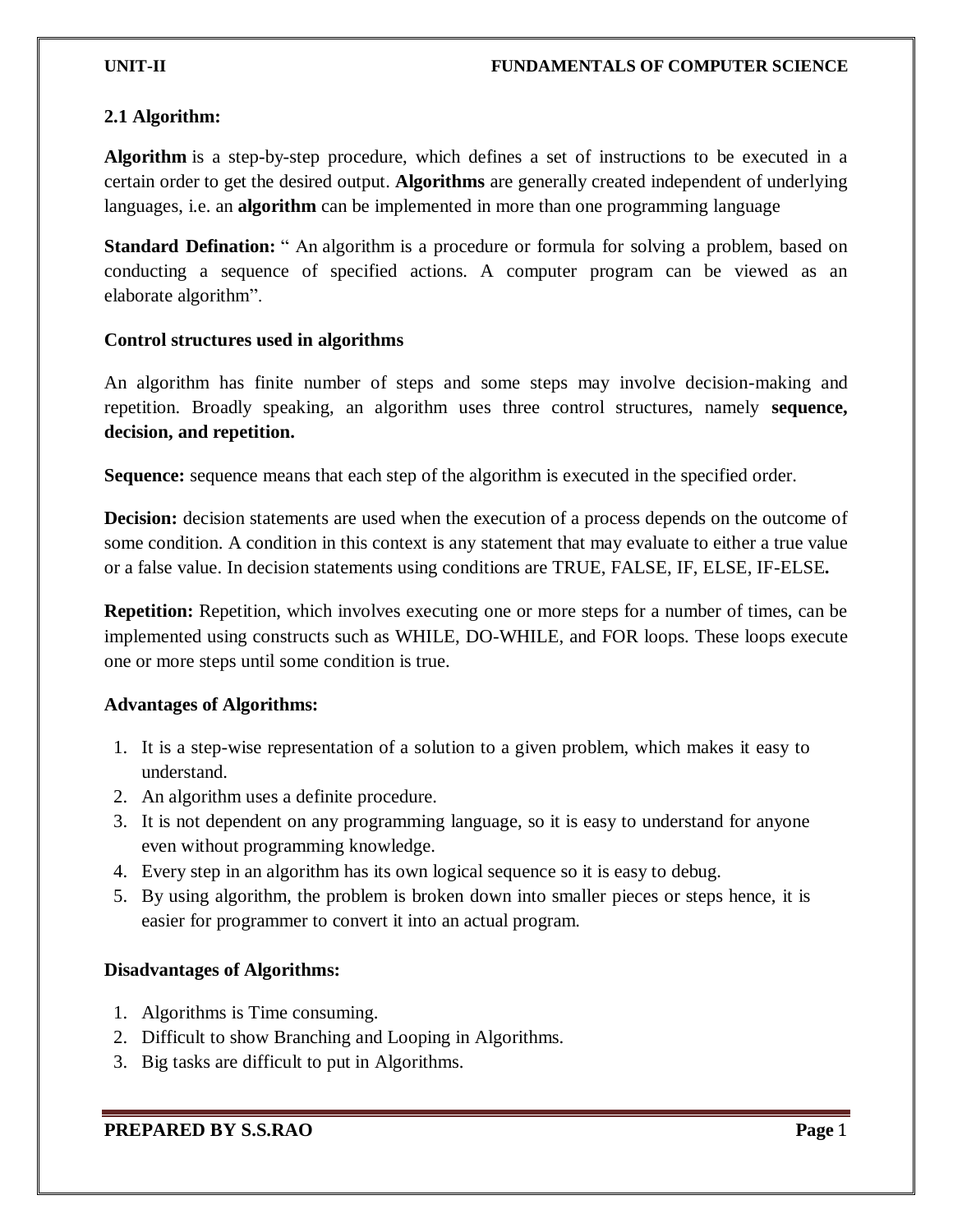#### **Characteristics of Algorithms:**

- 1. **Precision** the steps are precisely stated(defined).
- 2. **Uniqueness** results of each step are uniquely defined and only depend on the input and the result of the preceding steps.
- 3. **Finiteness** the algorithm stops after a finite number of instructions are executed.
- 4. **Input** the algorithm receives input.
- 5. **Output** the algorithm produces output.
- 6. **Generality** the algorithm applies to a set of inputs.

# **Write an algorithm to add two numbers entered by the user.**.

Step 1: Start

Step 2: Declare variables num1, num2 and sum.

Step 3: Read values num1 and num2.

Step 4: Add num1 and num2 and assign the result to sum.

sum←num1+num2

Step 5: Display sum

Step 6: Stop

# **Write an algorithm to find the largest among three different numbers entered by the user.**

Step 1: Start

Step 2: Declare variables a,b and c.

Step 3: Read variables a,b and c.

# Step 4: If  $a > b$

If  $a > c$ 

Display a is the largest number.

Else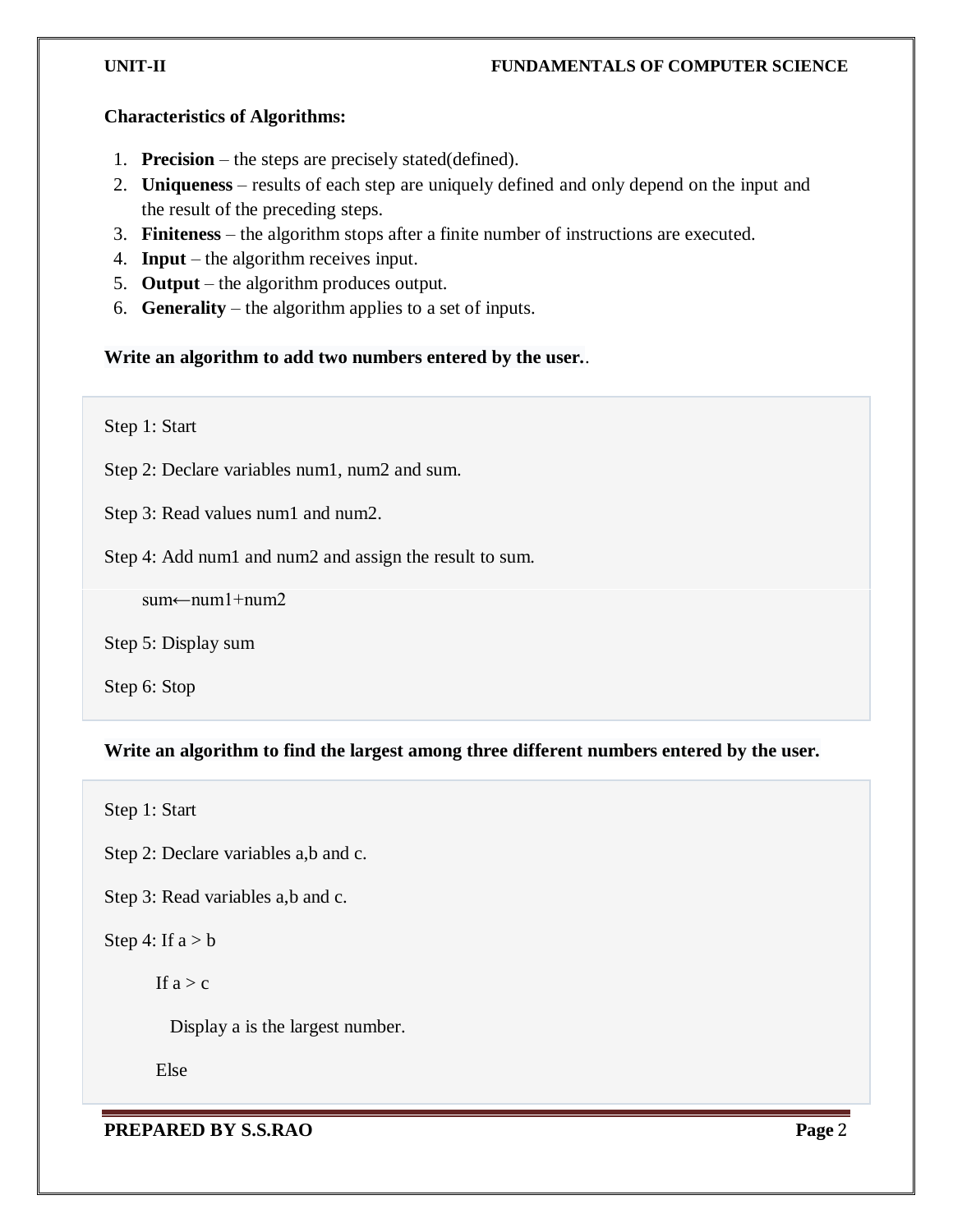Display c is the largest number.

Else

If  $b > c$ 

Display b is the largest number.

Else

Display c is the greatest number.

Step 5: Stop

# **2.2 Flowchart:**

A **flowchart** is a type of diagram that represents a workflow or process. A **flowchart** can also be defined as a diagrammatic representation of an algorithm, a step-by-step approach to solving a task. The **flowchart** shows the steps as boxes of various kinds, and their order by connecting the boxes with arrows

or

A flowchart is a visual representation of the sequence of steps and decisions needed to perform a process. Each step in the sequence is noted within a diagram shape. Steps are linked by connecting lines and directional arrows. This allows anyone to view the flowchart and logically follow the process from beginning to end.

A flowchart is a powerful business tool. With proper design and construction, it communicates the steps in a process very effectively and efficiently.

**Terminal:** The terminal (oval) symbol as the name implies is used to indicate the beginning (START), ending (STOP) and pause (HALT) in the program logic flow. It is the first and last symbol in the program logic.

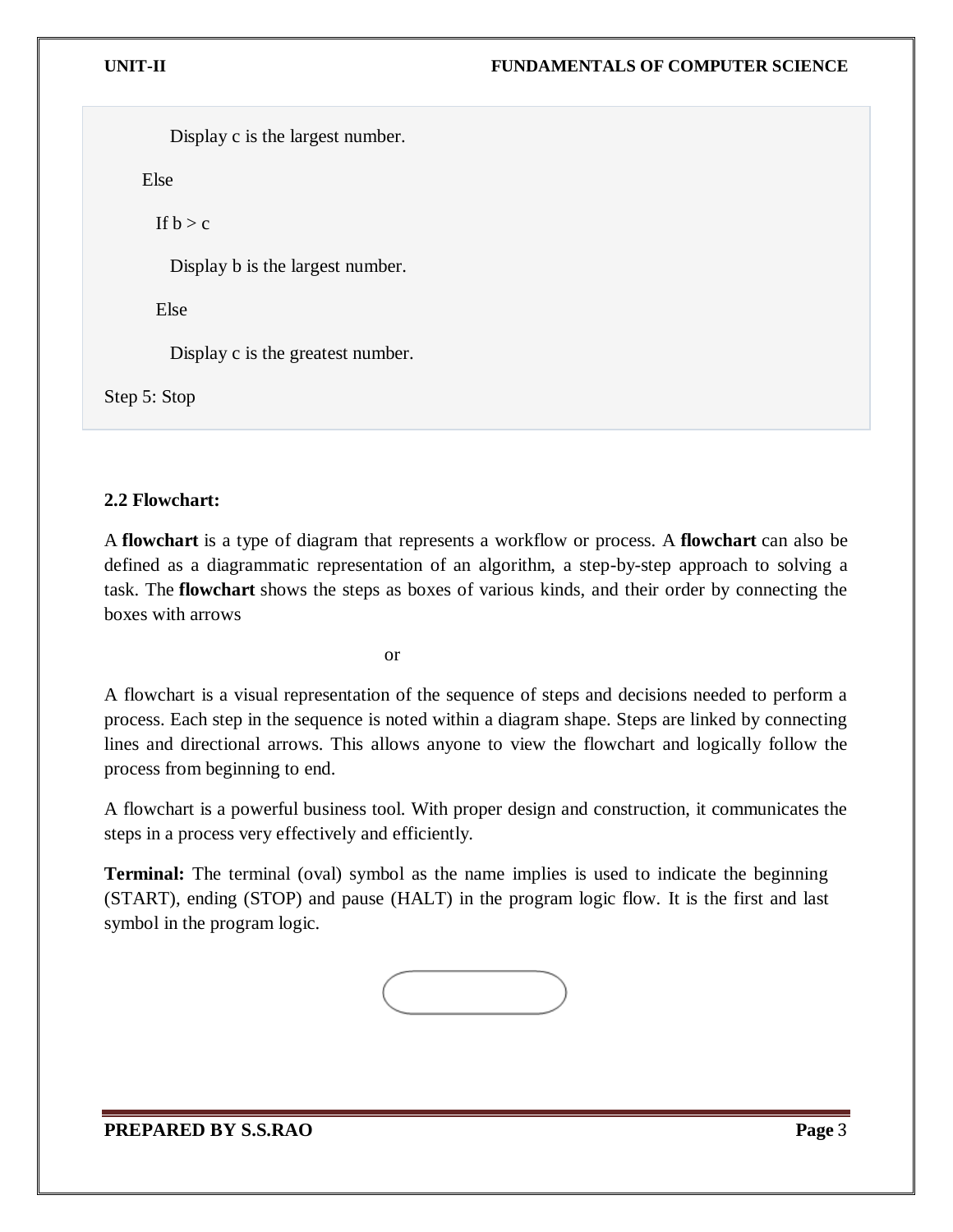.

**Input/Output:** All Input/output instructions in the program are indicated with Input/output (Parallelogram) Symbol



**Processing:** All Arithmetic and data movement instructions in the program are indicated with processing (Rectangle) Symbol.



**Flow Lines:** Flow lines with arrow heads are used to indicate the flow of operation i.e., the exact sequence in which the instructions are to be executed. The normal flow of flowchart is from top to bottom and left to right.

**Decision:** The decision (Diamond) Symbol is used in a flowchart to indicate a point at which a decision has to be made and a branch to one of two or more alternate points is possible.



**Connectors:** If a flowchart becomes very long the flow lines start crossing at many places that causes confusion and reduces understandability of the flowchart. Also when a flowchart becomes a too long to fit in a single page and the use of flow lines become impossible. A connector symbol is represented by a circle. A pair of identically labeled connector symbols is commonly used to indicate a continued flow when the use of a line is confusing.

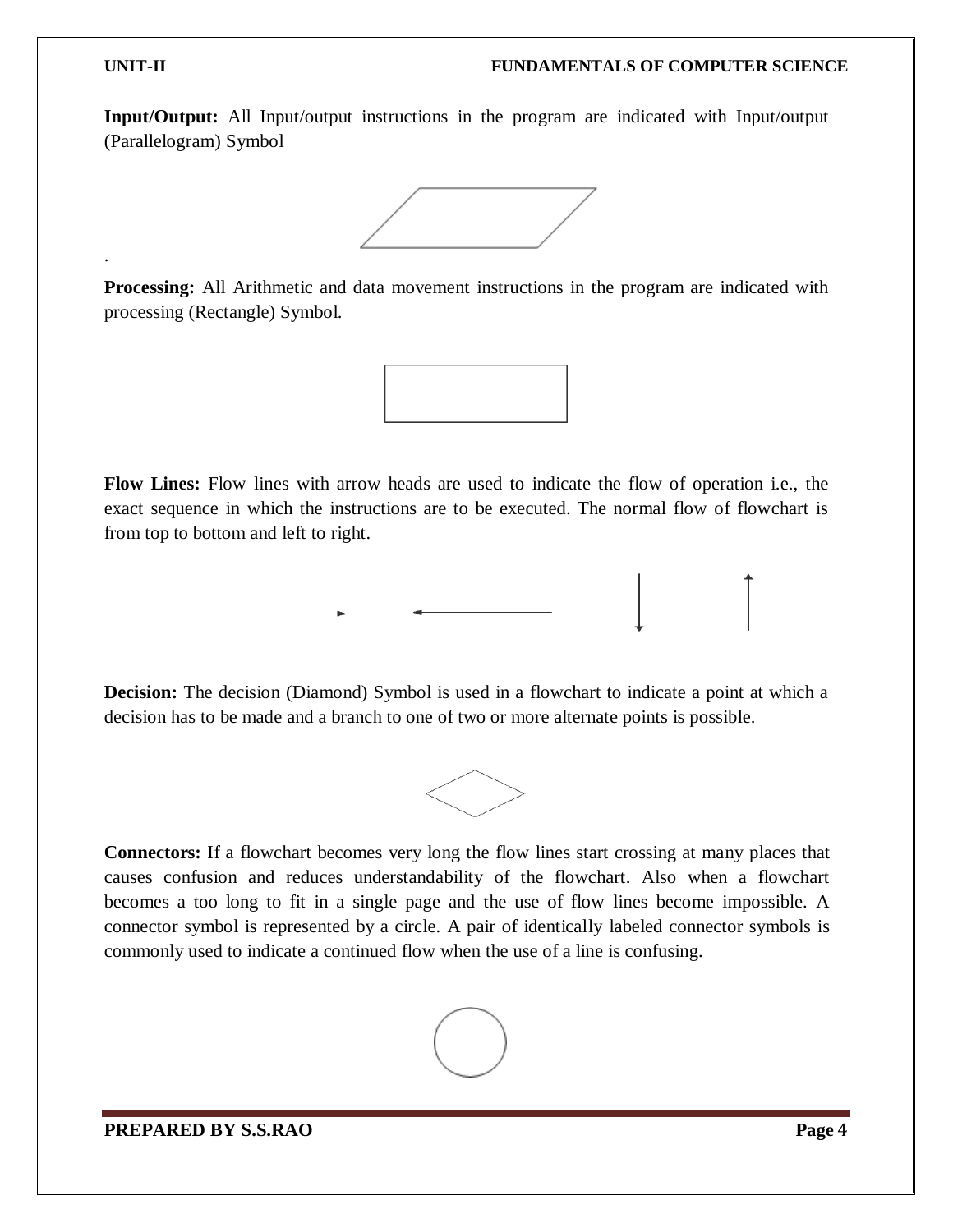**Annotation:** The annotation symbol is used in flowcharts to indicate the descriptive comments or explanation of the instruction.



#### **Advantages of Flowcharts**

1. It helps to understand the flow of program control in an easy way.

2. Developing program code by referring its flow chart is easier in comparison to developing the program code from scratch.

- 3. It helps in avoiding semantic errors.
- 4. A flowchart acts as documentation for the process or program flow.

5. The use of flowcharts works well for small program design

#### **Disadvantages of Flowcharts**

- Drawing flowcharts is a laborious and time consuming activity. Just imagine the effort required to draw a flowchart of a program having 50000 statements in it.
- Often, the flowchart of complex program becomes complex and clumsy.
- At times, a little bit of alteration in the solution may require complete re-drawing of the flowchart.
- The essential of what is to be done may get lost in the technical details of how it is done.
- They are no well-defined standards that limit the details that must be incorporated into a flowchart.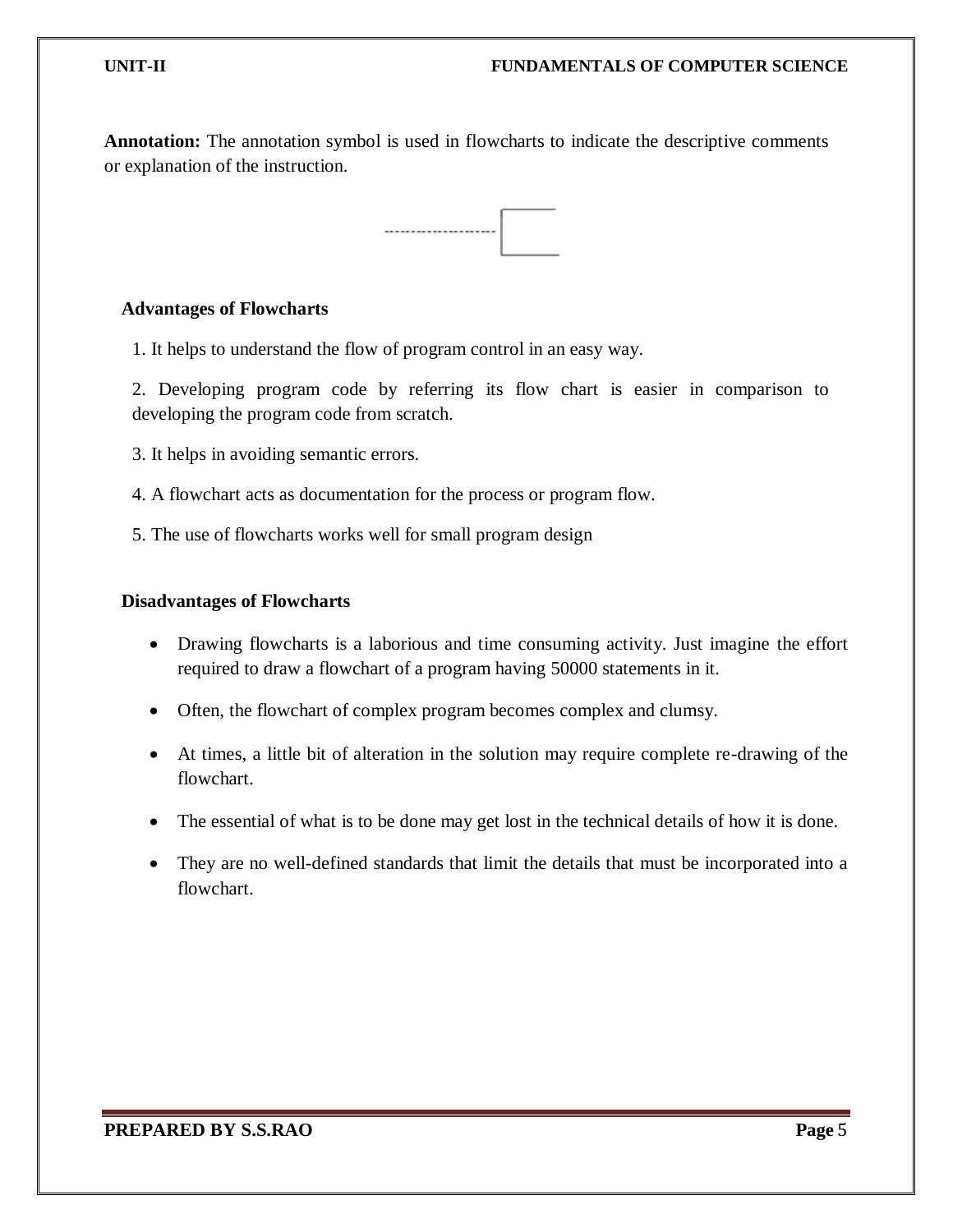

**Draw a flowchart to add two numbers entered by user.**

Draw flowchart to find the largest among three different numbers entered by user.

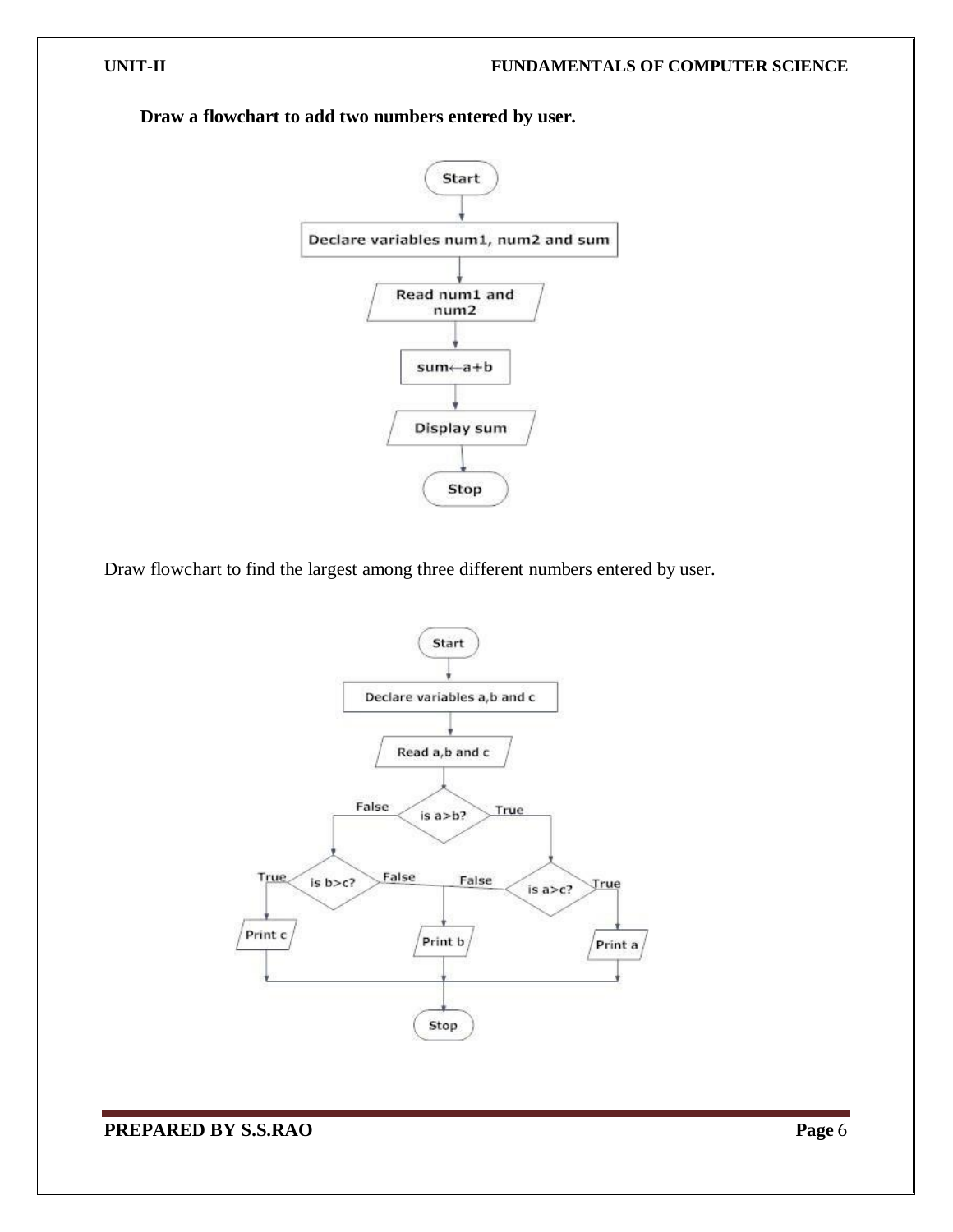# **Looping:**

In a programming, loop is a programming structure that repeats a sequence of instructions until a specific condition is met.

Loops are supported by all modern [programming](https://techterms.com/definition/programming_language) languages, though their implementations and [syntax](https://techterms.com/definition/syntax) may differ. Two of the most common types of loops are the

#### **1. For loop:**

For loop is a programming language conditional iterative statement which is used to check for certain conditions and then repeatedly execute a block of code as long as those conditions are met.

The for loop is distinguished from other looping statements through an explicit loop counter or loop variable which allows the body of the loop to know the exact sequencing of each iteration.

# **Syntax of the for loop**

- 1. . for (initializationStatement; testExpression; updateStatement)
- 2. {
- 3. // statements inside the body of loop
- 4. }

# **How for loop works?**

- The initialization statement is executed only once.
- Then, the test expression is evaluated. If the test expression is evaluated to false, the for loop is terminated.
- However, if the test expression is evaluated to true, statements inside the body of for loop are executed, and the update expression is updated.
- Again the test expression is evaluated.
- This process goes on until the test expression is false. When the test expression is false, the loop terminates.
- To learn more about test expression (when the test expression is evaluated to true and false), check out [relational a](https://www.programiz.com/c-programming/c-operators#relational)nd [logical operators.](https://www.programiz.com/c-programming/c-operators#logical)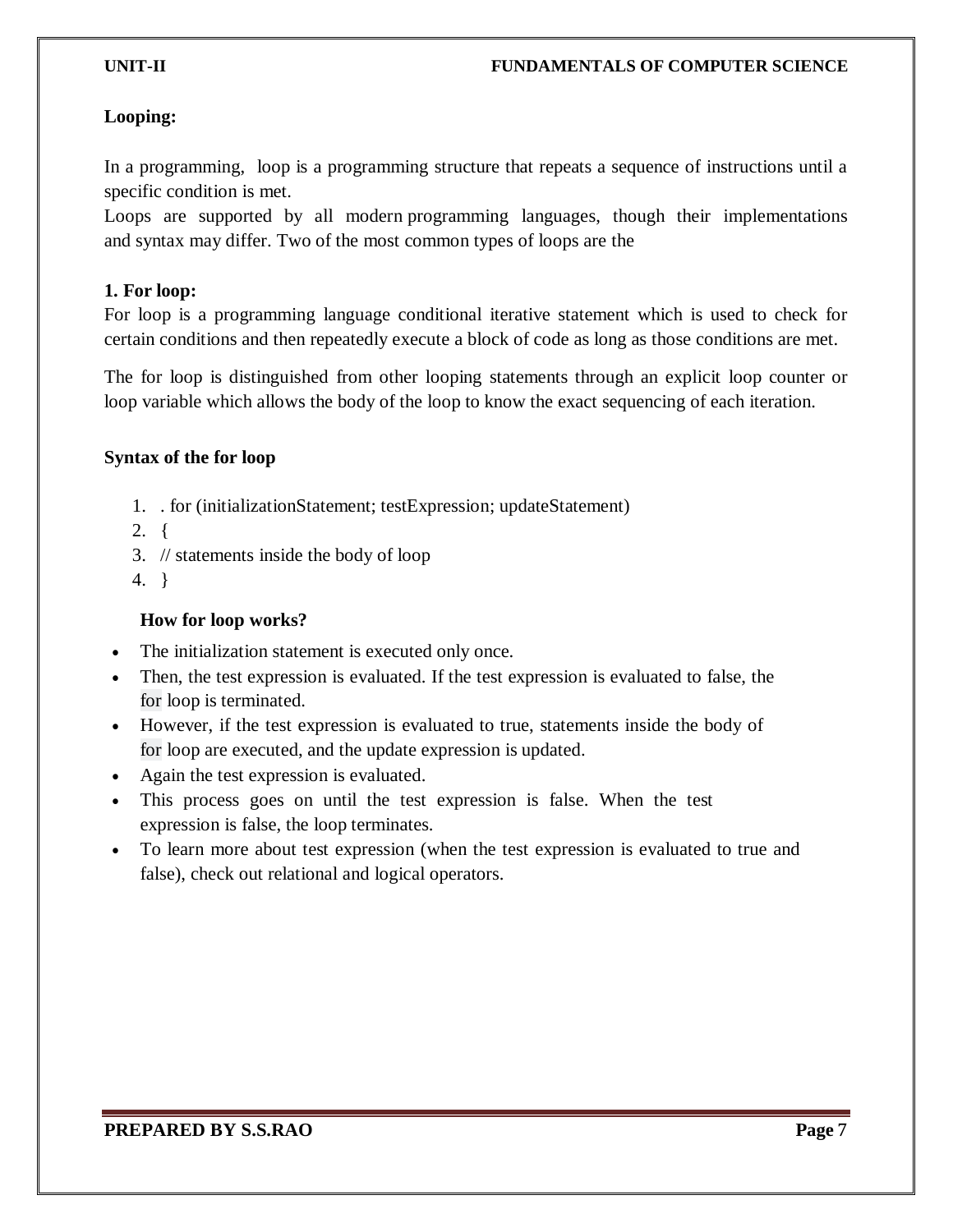#### **for loop Flowchart**



**While Loop:** A **while loop** is one of the most common types of loop. The main characteristic of a while loop is that it will repeat a set of instructions based on a condition. As far as the loop returns a boolean value of TRUE, the code inside it will keep repeating. We use this kind of loop when we don't know the exact number of times a code needs to be executed.

#### **The syntax of the while loop is:**

```
While(test Expression)
```
{

// statements inside the body of the loop

}

# **How while loop works?**

- The while loop evaluates the test expression inside the parenthesis ().
- If the test expression is true, statements inside the body of while loop are executed. Then, the test expression is evaluated again.
- The process goes on until the test expression is evaluated to false.
- If the test expression is false, the loop terminates (ends). To learn more about test expression (when the test expression is evaluated to true and false), check out [relational a](https://www.programiz.com/c-programming/c-operators#relational)nd [logical operators.](https://www.programiz.com/c-programming/c-operators#logical)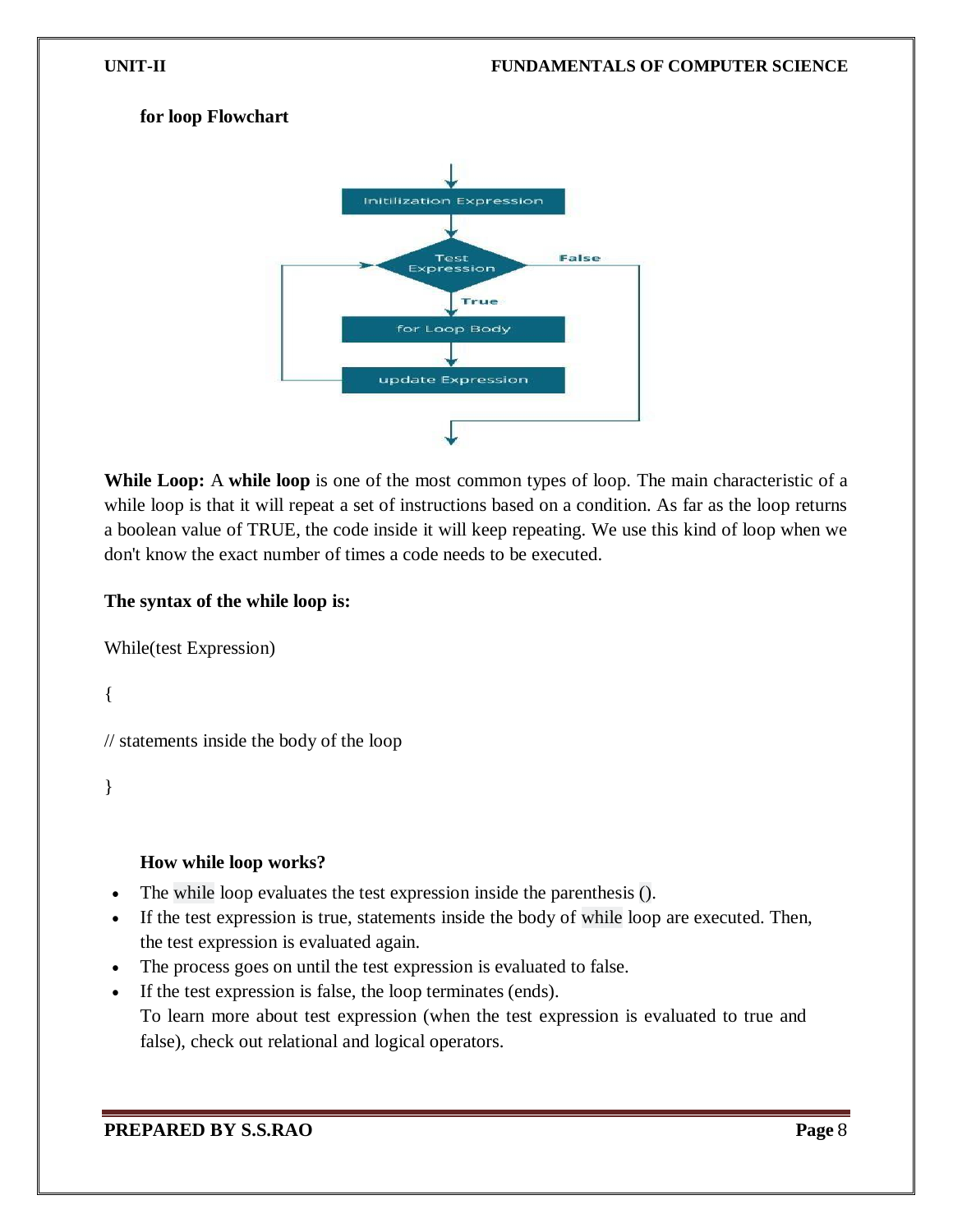#### **Flowchart of while loop**



#### **Do-while:**

The do..while loop is similar to the while loop with one important difference. The body of do...while loop is executed at least once. Only then, the test expression is evaluated.

#### **The syntax of the do...while loop is:**

1. do

2. {

- 3. // statements inside the body of the loop 4. }
- 5. while (testExpression);

#### **How do...while loop works?**

- The body of do...while loop is executed once. Only then, the test expression is evaluated.
- If the test expression is true, the body of the loop is executed again and the test expression is evaluated.
- This process goes on until the test expression becomes false.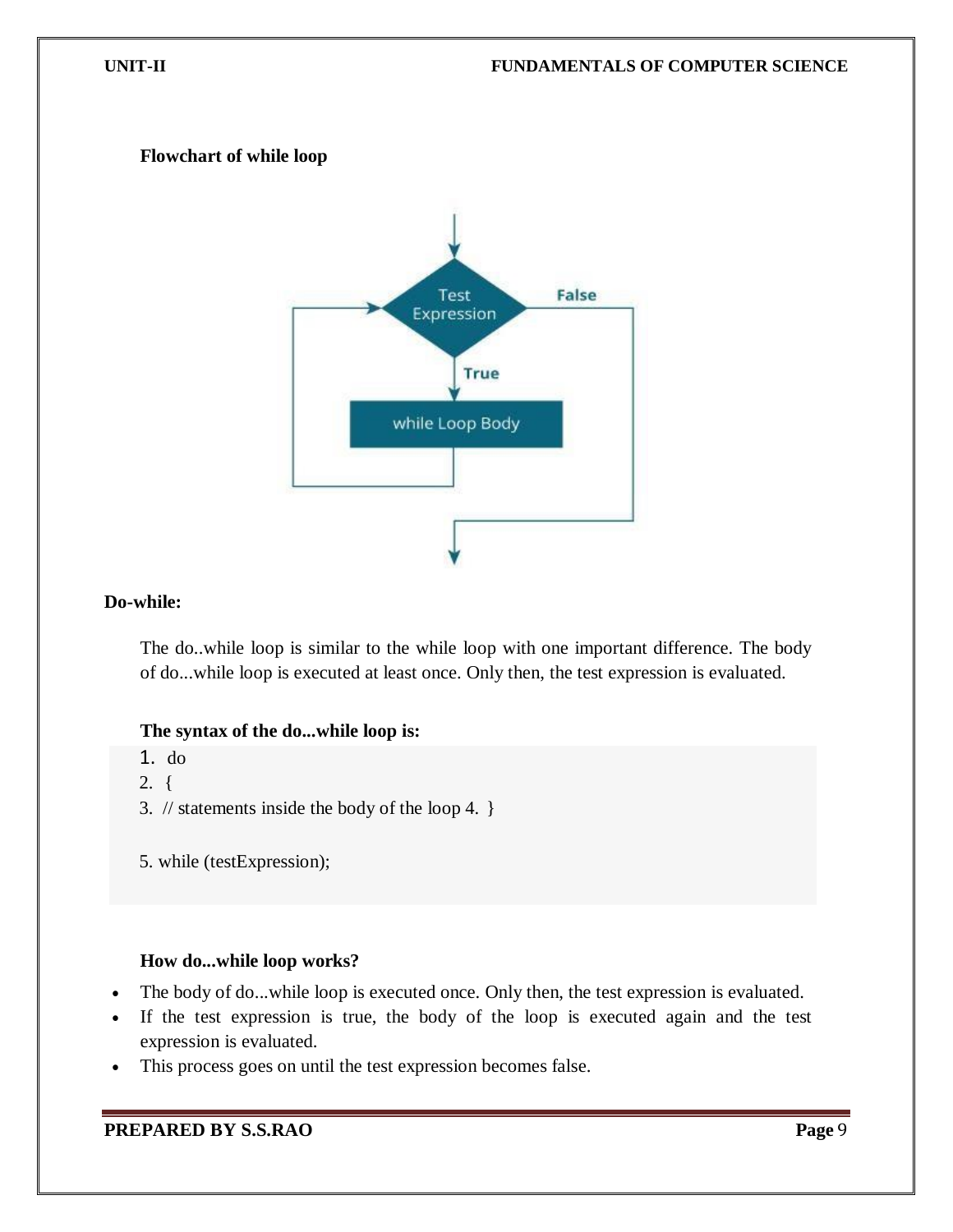If the test expression is false, the loop ends.



# **Flowchart of do...while Loop**

# **Some Programming Features:**

#### **Character set:**

A computer language uses a set of characters to write a program refered as character set. A character set may also be referred to as character map, charset or character code. As every language contains a set of characters used to construct words, statements, etc., programming language also has a set of characters which include **alphabets, digits**, and **special symbols**.

Every program language contains statements. These statements are constructed using words and these words are constructed using characters from character set. Program language character set contains the following set of characters...

- 1. Alphabets
- 2. Digits
- 3. Special Symbols

#### **Alphabets**

C language supports all the alphabets from the English language. Lower and upper case letters together support 52 alphabets.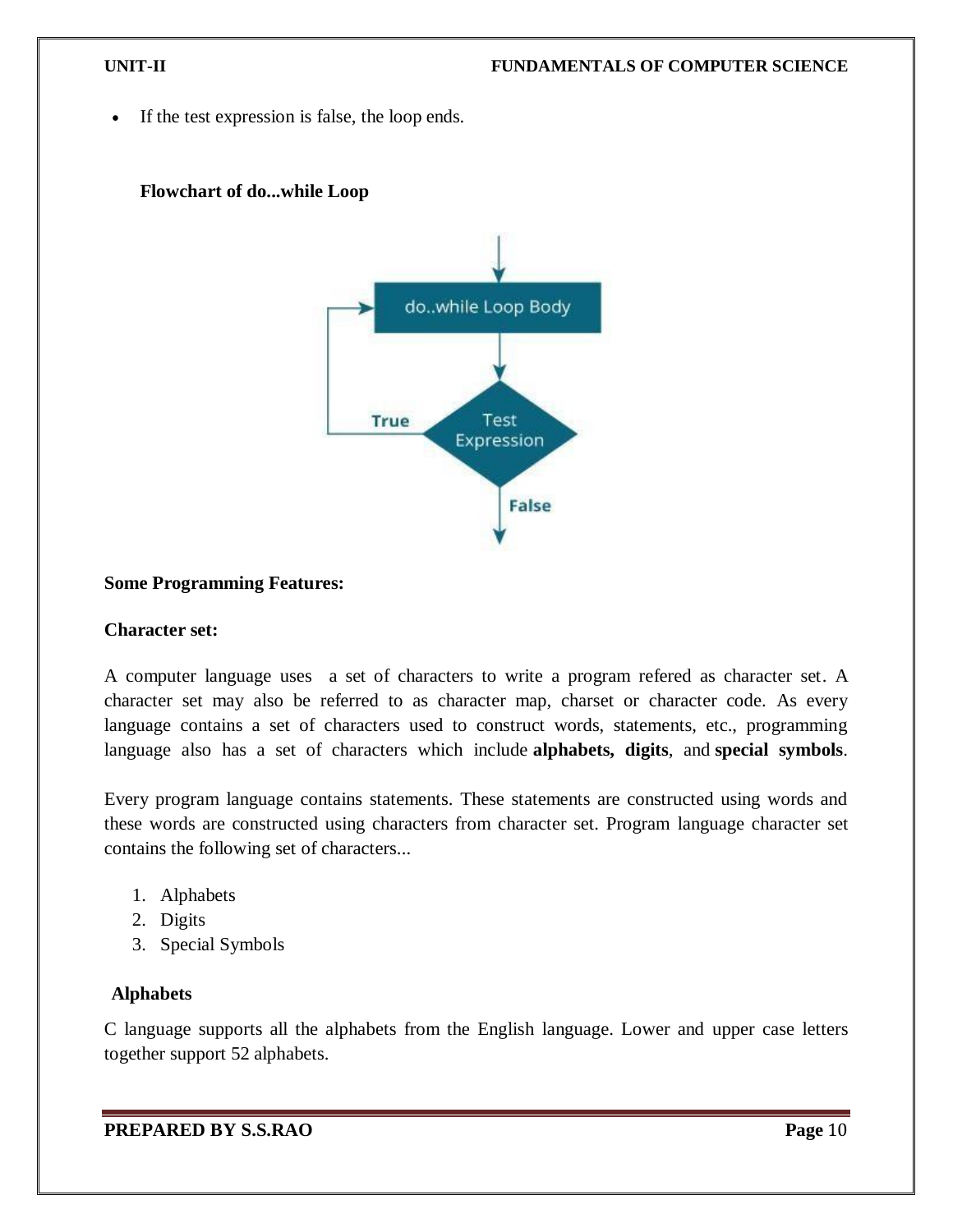lower case letters - **a to z**

upper case letters - **A to Z**

# **Digits**

Programming language supports 10 digits which are used to construct numerical values in C language.

Digits - **0, 1, 2, 3, 4, 5, 6, 7, 8, 9**

# **Special Symbols**

Programming language supports a rich set of special symbols that include symbols to perform mathematical operations, to check conditions, white spaces, backspaces, and other special symbols.

Special Symbols - ~ @ # \$ % ^ & \* () \_ - + = { } [ ] ; : ' '' / ? . > , < , //

# **CONSTANTS:**

In **computer** programming, a **constant** is a value that cannot be altered by the program during normal execution. The digits or sequence of digits are also constants. Usually constants signify a real number which has special functionalities in the background of the problem or the scenario in which it is being used.

Constants can also be used to represent decimals or irrational [numbers](https://teachcomputerscience.com/numbers/) of interest, as well as very large numbers, which are not easily manipulated in a mathematical expression, in its fully fleshedout numerical representation.

# **Types of constants:**

- 1. Integer constants
- 2. Real or Floating point constants
- 3. Octal & Hexadecimal constants
- 4. Character constants
- 5. String constants
- 6. Backslash character constants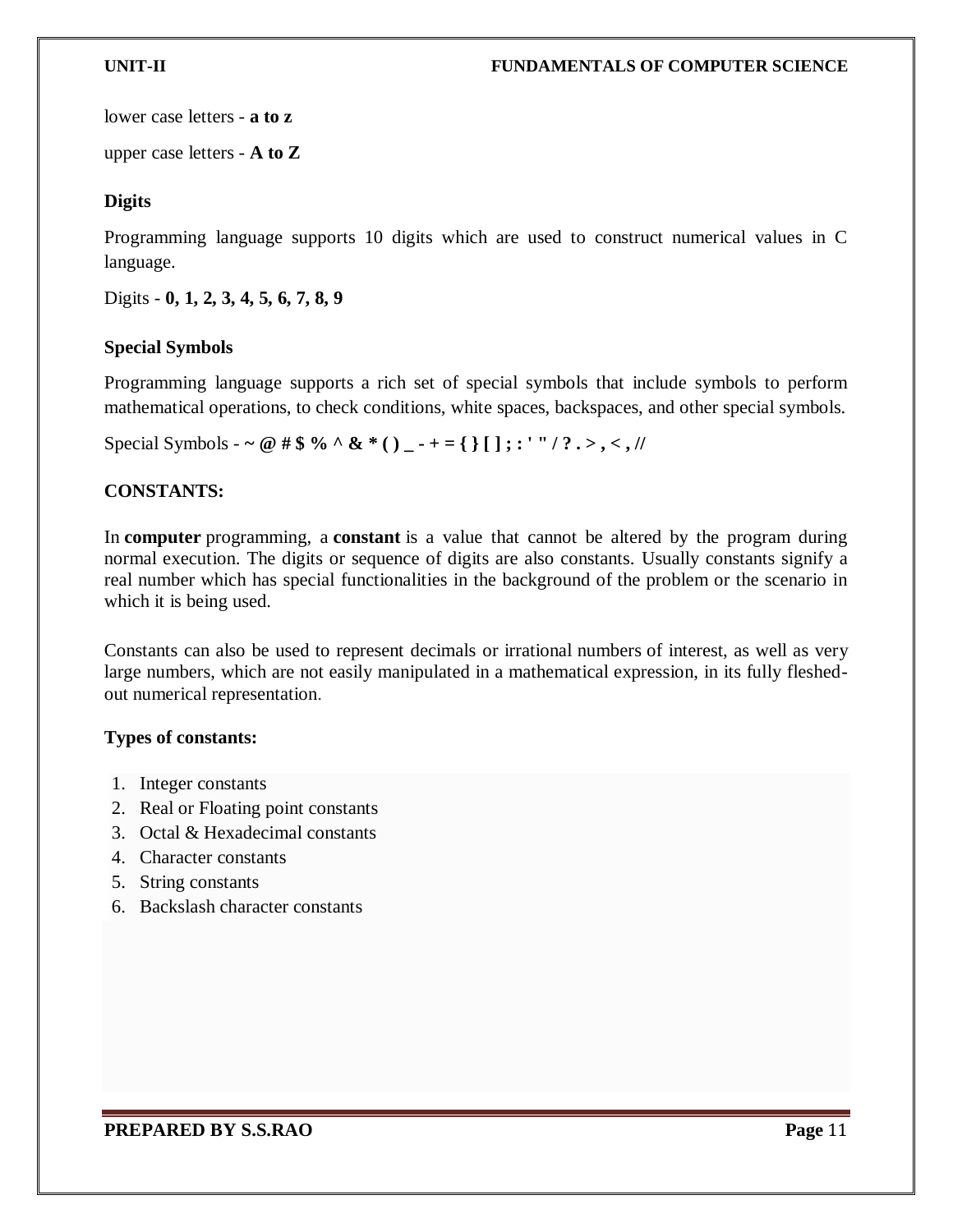| <b>Constant type</b>             | data type (Example)                                                                                                             |  |
|----------------------------------|---------------------------------------------------------------------------------------------------------------------------------|--|
| Integer constants                | int $(53, 762, -478$ etc<br>unsigned int $(5000u, 1000U)$<br>etc)<br>long int, long long<br>int<br>(483, 647, 2, 147, 483, 680) |  |
| Real or Floating point constants | float<br>(10.456789)<br>doule (600.123456789)                                                                                   |  |
| Octal constant                   | int (Example: 013 /*starts with $0$ */)                                                                                         |  |
| Hexadecimal constant             | int (Example: $0x90$ /*starts with $0x*/$ )                                                                                     |  |
| character constants              | char (Example: 'A', 'B', 'C')                                                                                                   |  |
| string constants                 | char (Example: "ABCD", "Hai")                                                                                                   |  |

# **VARIABLES:**

**Variables** are used to store information to be referenced and manipulated in a computer program. They also provide a way of labeling data with a descriptive name, so our programs can be understood more clearly by the reader and ourselves. It is helpful to think of variables as containers that hold information. Their sole purpose is to label and store data in memory. This data can then be used throughout your program.

# **RULES FOR VARIABLE:**

- 1. Variable name must begin with letter or underscore.
- 2. Variables are case sensitive
- 3. They can be constructed with digits, letters.
- 4. No special symbols are allowed other than underscore.
- 5. sum, height, \_value are some examples for variable name

| <b>Type</b>             | <b>Syntax</b>                                                                                     |                |
|-------------------------|---------------------------------------------------------------------------------------------------|----------------|
| Variable declaration    | data_type<br>Example: int x, y, z; char flat, ch;                                                 | variable_name; |
| Variable initialization | $data_type variable_name = value;$<br>Example: int $x = 50$ , $y = 30$ ; char flag = 'x', ch='l'; |                |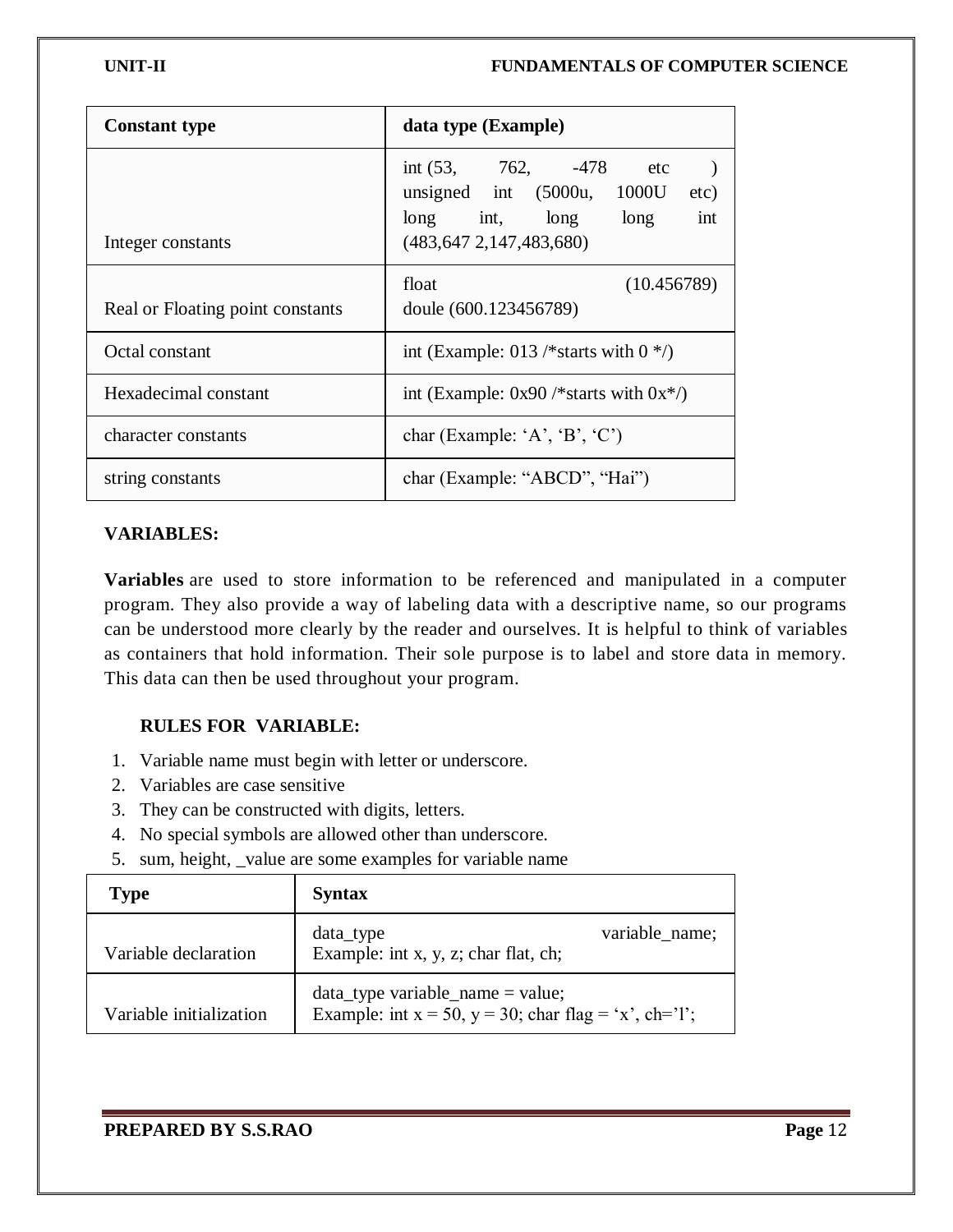#### **COMMENTS:**

In [computer programming,](https://en.wikipedia.org/wiki/Computer_programming) a **comment** is a programmer-readable explanation or *[annotation](https://en.wikipedia.org/wiki/Annotation)* in the [source code](https://en.wikipedia.org/wiki/Source_code) of a [computer program.](https://en.wikipedia.org/wiki/Computer_program) They are added with the purpose of making the source code easier for humans to understand, and are generally ignored by [compilers](https://en.wikipedia.org/wiki/Compiler) and [interpreters](https://en.wikipedia.org/wiki/Interpreter_(computing))

Comments are sometimes processed in various ways to generate documentation external to the source code itself by [documentation generators,](https://en.wikipedia.org/wiki/Documentation_generator) or used for integration with [source code](https://en.wikipedia.org/wiki/Version_control)  [management](https://en.wikipedia.org/wiki/Version_control) systems and other kinds of external [programming tools.](https://en.wikipedia.org/wiki/Programming_tool)

#### **Ex:**

#### **// are used for single line comments**

**/\* multiple line \*/**

#### **[ ] can be used for algorithms as comments**

#### **Pseudo code:**

Pseudocode is an informal way of programming description that does not require any strict programming language syntax or underlying technology considerations. It is used for creating an outline or a rough draft of a program. Pseudocode summarizes a program's flow, but excludes underlying details. System designers write pseudocode to ensure that programmers understand a software project's requirements and align code accordingly

#### **Advantages:**

- Can be done easily on a word processor
- Easily modified
- Implements structured concepts well
- Clarify algorithms in many cases.
- Impose increased discipline on the process of documenting detailed design
- Provide additional level at which inspection can be performed
- Help to trap defects before they become code.
- Increases product reliability.
- May decreases overall costs
- It can be easily modified as compared to flowchart
- Its implementation is very useful in structured design elements.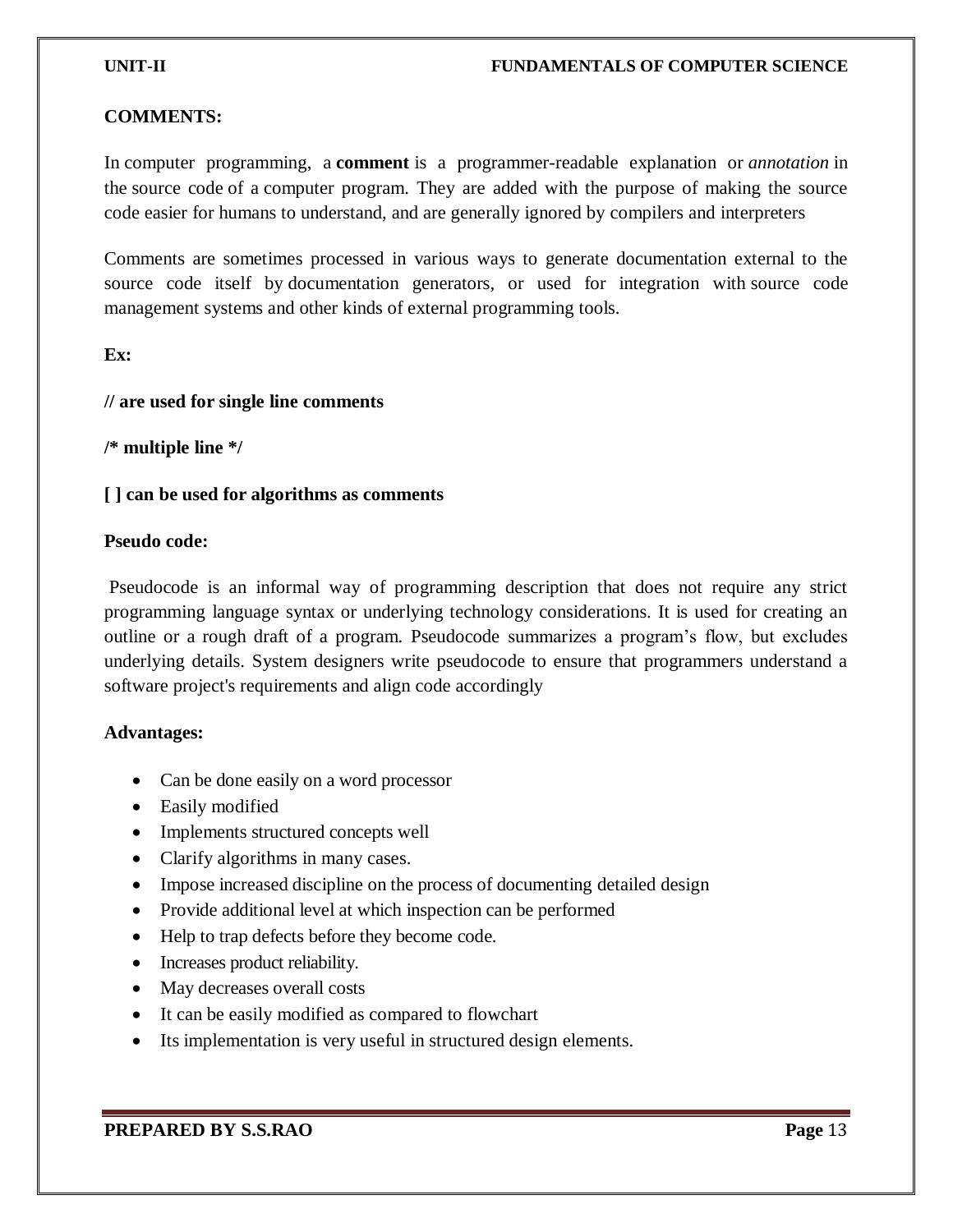- It can be written easily.
- It can be read and understood easily
- Converting a pseudocode to programming language is very easy as compared with converting a flowchart to programming language.

# **Disadvantages:**

- It's not visual
- Create an additional level of documentation tomaintain.
- Introduce error possibilities in translating to code.
- May require tool to extract pseudocode and facilitatedrawing flowcharts.
- There is no accepted standard, so it varies widely from company to company
- We do not get a picture of the design.
- There is no standardized style or format, so one pseudocode may be different from another
- For a beginner, it is more difficult to follow the logicor write pseudocode as compared to flowchart.

#### **The one-zero game:**

We will now look at an algorithm designed to enable a user to choose the best strategy for playing the one-zero game**.**

One-zero game can played by several players using a 6-sided dice. Each person takes turns at throwing the dice. On each turn, a player may throw the dice as many times as she wishes and her scores for that turn will normally be sum of the values thrown. however, the catch is that , if she ever throws a 1, her turn ends and her score for that turn is 0.obviously, the longer one keeps on throwing the dice, the greater the chance of throwing a 1. A game consists of a predetermined accumulates the most points.

There are a numbers of strategies a player can adopt for her turn.

1.she can play it by 'feel'; whenever she feels it is time to stop, she stops(unless, of course, she is forced to by throwing a1)

2. she can set a maximum number of points, say 15, for each turn. If her points tally for a turn reaches or exceeds 15, she stops.

3. she can set a maximum number of throws , say 5, for each turn. If she makes 5 throws(without throwing a 1),she stops.

We will develop an algorithm to test strategy(3). The user will specify the maximum number of throws she wishes to make each turn, and the number of turns for which a game will last . for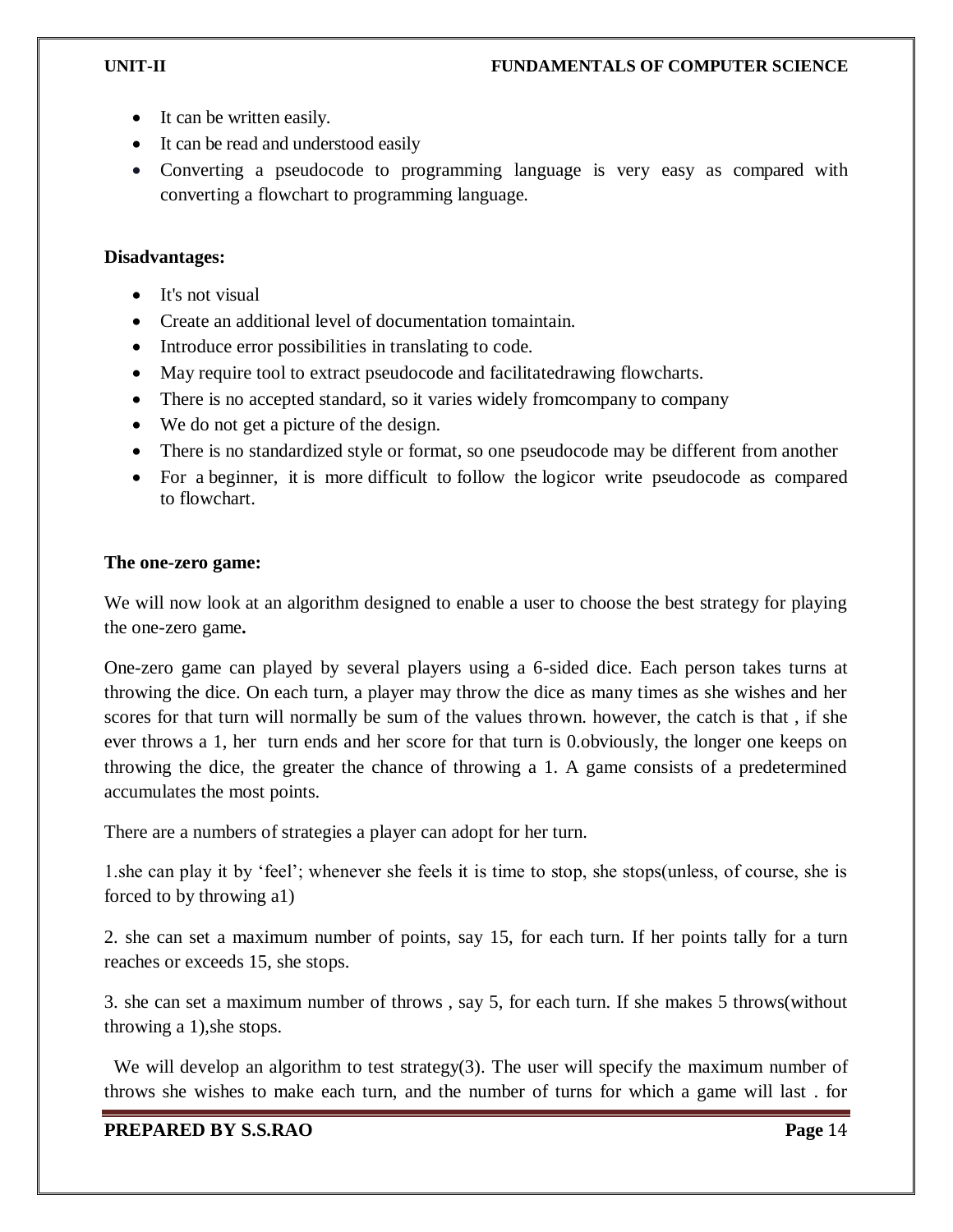#### **UNIT-II FUNDAMENTALS OF COMPUTER SCIENCE**

example , she may wish to find out what her score is likely to be if she uses a maximum of 5 throws for each of 20 turns. The algorithm is an example of a more general topic called simulation,

 In this example, we have to get the computer to mimic the throwing of a dice . when we throw a dice in real life, we get a number from 1 to 6. The numbers on successive throws do not come in any particular order ; we say they come in random order; for example:

3,5,1,2,3,6,4,4,2,etc.

Thus we must get the computer to give us random numbers from 1 to 6. Most computers contain what is called a 'random number generator'.

There are many algorithms for generating random numbers, and each computer will use a chosen one. From the user's point of view, the particular method used to generate the random numbers is not important; what is important is how to use the facility on any given computer. We will assume that the instruction(or function):

RANDOM (1,6)

Gives us a random number from 1 to 6. We can use it as in:

#### Set **Throw Value** to RANDOM (1, 6)

Each time this instruction is executed, a new random number from 1 to 6 is stored in **Throw Value.** For example, suppose we want to simulate 10 throws of a dice and print the values thrown. This can be accomplished by the following:

FOR **L=1 TO** 10 DO

Set **Throw Value** to RANDOM (1, 6)

Print (**Throw Value**)

ENDFOR

When the above is executed, the following values may be printed:

3 5 1 2 3 6 4 4 2 6

# **Some structured programming concepts:**

We can illustrate some of the concepts of structured programming by developing an algorithm for the following problem: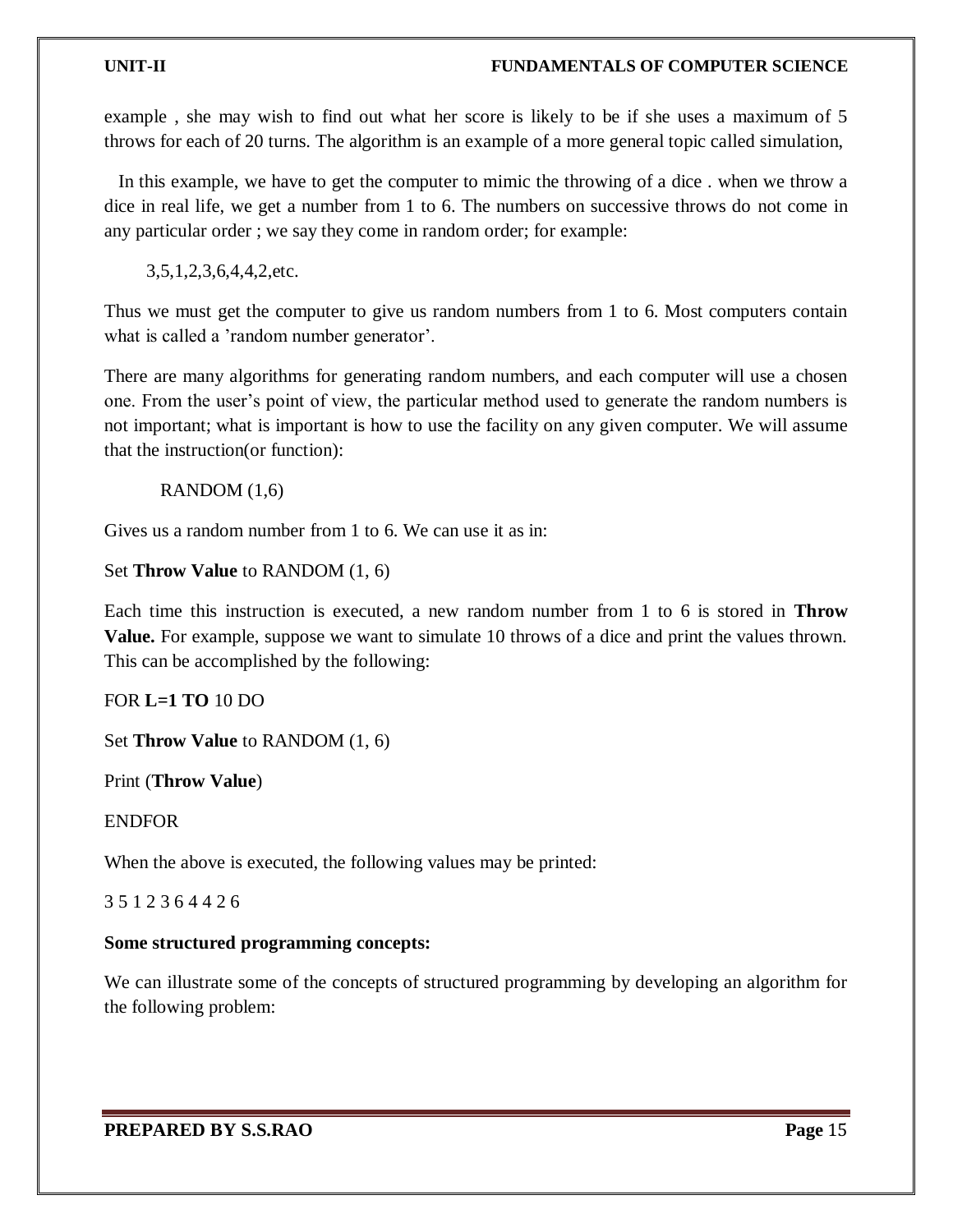#### **Problem:**

Request the user for the number of turns in a game and the maximum number of throws per turn. Simulate the playing of the game, using strategy (3), above, and print the score obtained for the game.

The concepts that will be illustrated are:

- 1. top-down program design (using modules);
- 2. Stepwise refinement (of a module).

# **Top –down design:**

The goal of top –down design is to divide a given problem into sub problems . A sub problem, in turn, can be thought of as simply another problem, so it can be divided into sub problems, each of which can be further subdivided, and so on

 Figure 6.11 shows that, in order to solve problem X, we must solve sub problem A,B and C; but in order to solve sub problem B, we must solve sub problems D and E. The division of problems starts at the top level, and we then work our way down. This is why this process is called **topdown design.**

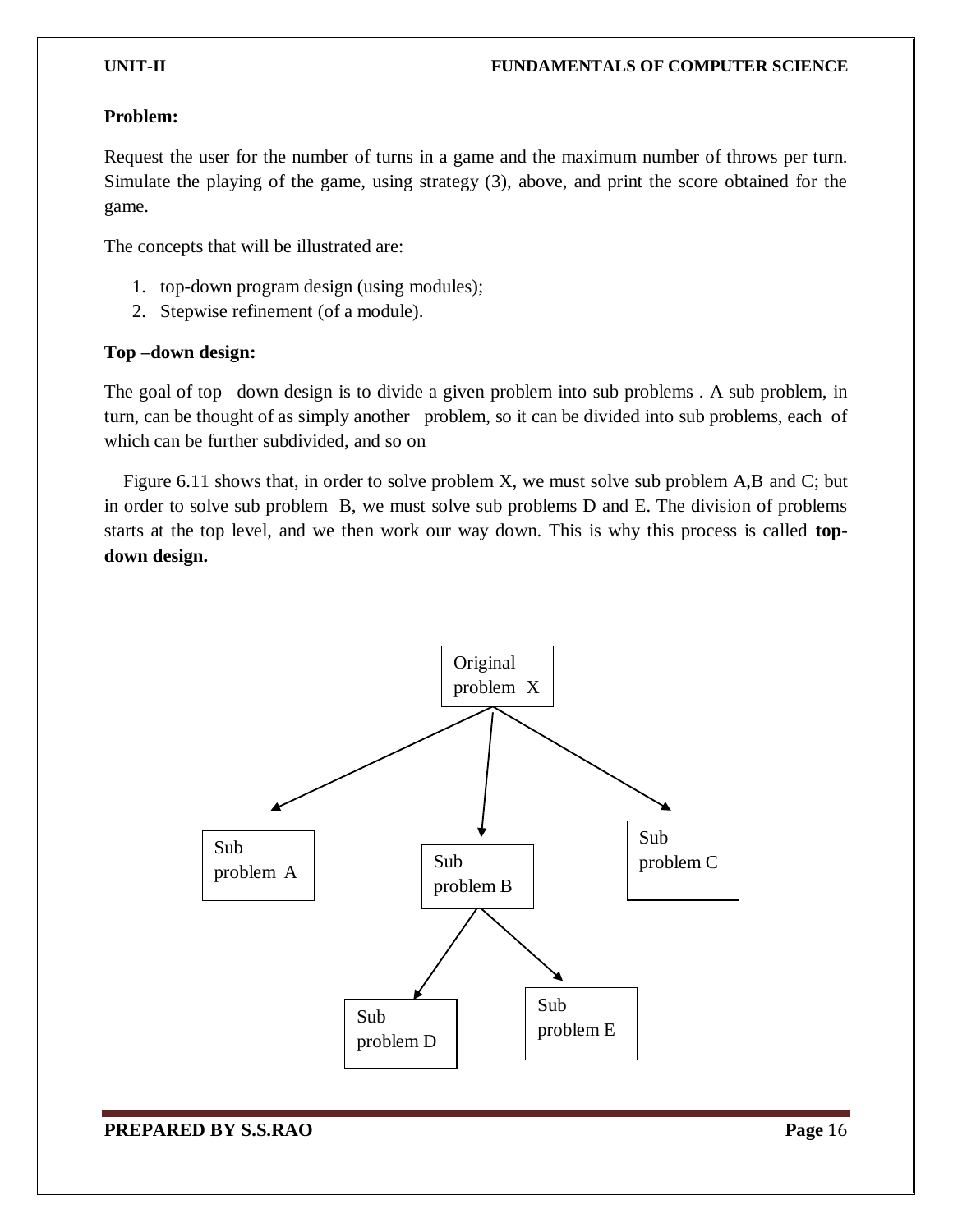Each module should do a single, self-contained job. We should be able to describe its action in a sentence or two, similar to the following:

Given the data X, Y, AND Z, this module finds the largest and sets BIGGEST to this value.

We should be able to view a module and what comes out, without worrying too much about what takes place inside. For example



#### **Advantages of using modules**:

- 1. They enable a program to be developed in stages; the programmer can concentrate on one task at a time.
- 2. They allow a large program to be written by several people.
- 3. Because a module performs a single, well- defined task, there is the creation of a user library, in which commonly used modules are placed.
- 4. Progress on a large project can be more easily measured.
- 5. Modules can be tested individually.
- 6. Program modification is easier, since changes can be isolated within specific modules.

#### **Testing a modular program:**

The job of testing a computer program is much simplified if it is written using modules. It is then possible to test each module separately.

Module testing goes through the following stages:

- 1. When the algorithm is developed, it is tested 'by hand,; that is, the programmer 'executes' the instructions the way the computer would, noting the effect of statements on the data. Many errors in logic can be discovered this way. When the programmer is sure that the algorithm is correct, go to stage2**.**
- 2. The algorithm is coded in the chosen programming language.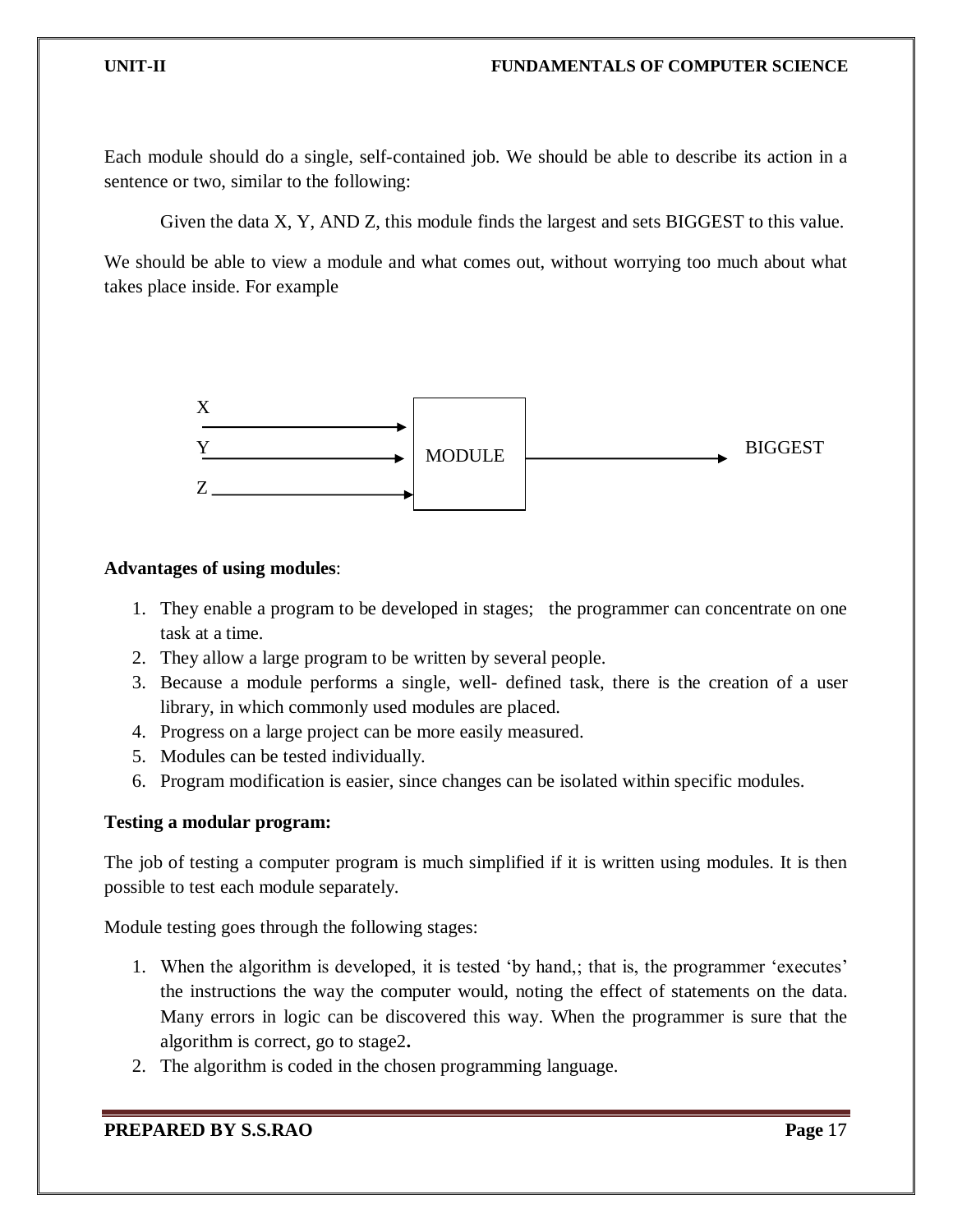#### **UNIT-II FUNDAMENTALS OF COMPUTER SCIENCE**

- 3. The program checking used to 'interpreted' or 'compiler'. An interpreted or compiler is just another computer program which can check user's programs for errors. Any syntax errors are found at this stage. These are corrected and step3 repeated until all these errors have been removed.
- 4. **The program** is run using appropriate 'test data'. This involves using data where the correct results are known. These results from running the program are noted, if they are incorrect, then it means the program still contains large errors. The programmer must then study the algorithm and /or program listening (using the data which produced the incorrect results) and try to discover what is wrong – this is called **debugging**

Even if the results from the test data are correct, it doesn't necessarily mean that all bugs have been removed. It is still possible that a logical error exists, but was not discovered because the test data was not comprehensive enough. Test data ought to check all possible paths through the program by limiting the size of the module the job of creating test data for it can be simplified, and we can have more confidence that it is bug – free.

#### **Module for one-zero**

 **When** a program is being designed, the functions that need to be performed become the programs module. Consider our problem of simulating the one-zero game. In order to play a game (consisting of a number of terms), we need to solve the problem of how to simulate one turn the functions which must be performed are:

 **Get the** data(number of terms for game maximum throws for turn) Simulate a game(consisting of many turn) Simulate one turn (consisting of many throws)

Print results

The indentation indicates the level of the function to be performed; at the outer most (or top) level, we need a module to get data and print results. We will call this the main module. Below the main module is the one which simulates an entire game . At the lowest level is the module to simulate a signal turn. Our solution will consist of three modules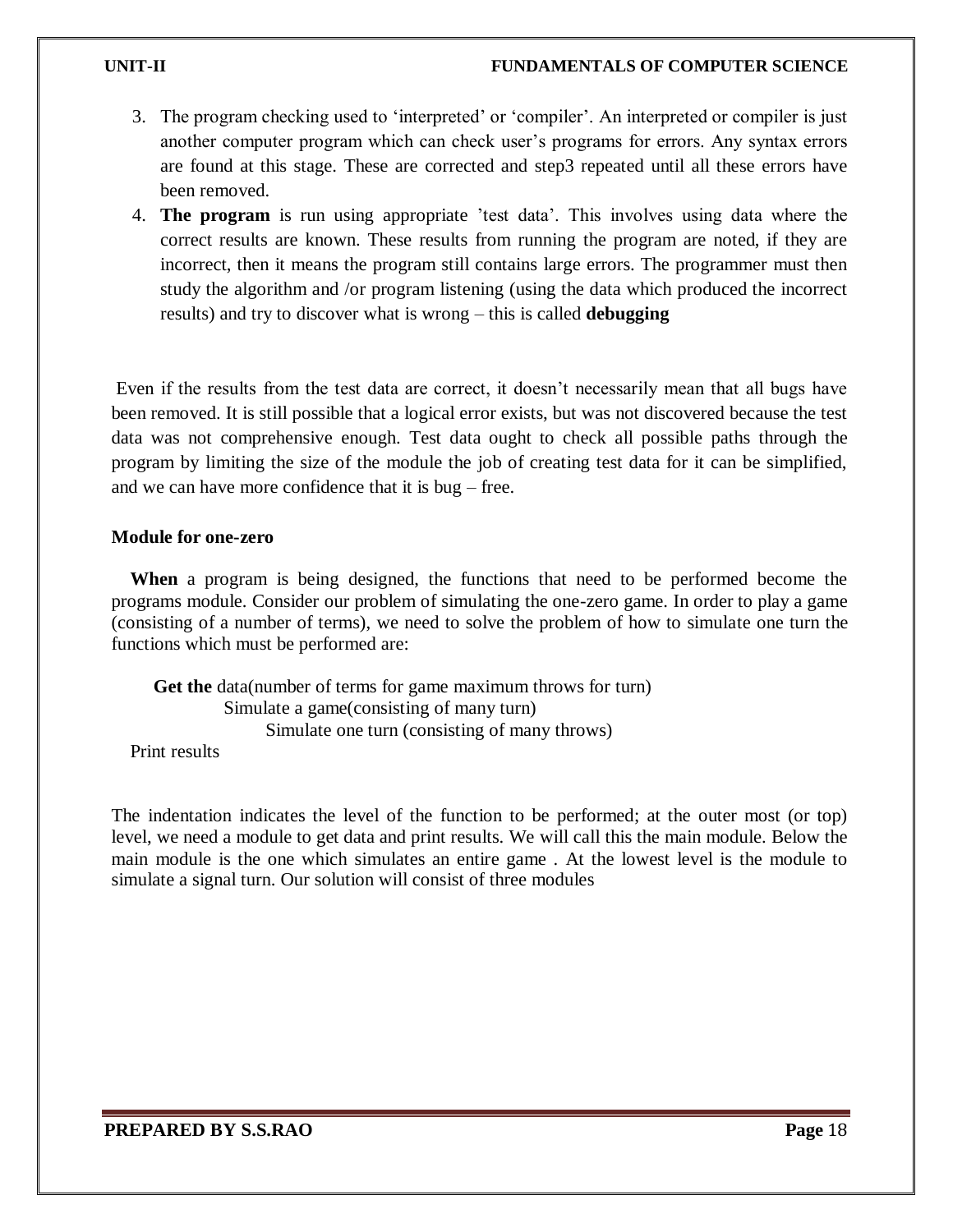

 The diagram also illustrated which modules depend on other modules. For instance simulate one game will need the one service of simulate one turn.

As well as specifying the modules required we need to say how modules communicative with a each other. For example, when simulate one game calls into service simulate one turn, it must indicate the maximum number of throws allowed on a turn, and when simulate one turn is finished, it must inform simulate one game what score was obtained for the turn. This problem is partly solved when we difine the module, for then we specify what the module is given and what is produce (on 'turns'). When developing our modules, we will follow these guidelines:

(1) Each module is given a, by which other modules can refer to it. We will call the highestlevel module main.

(2) Foe each module, we must specify what values are given and what values are returned. Foe example, the module simulate one turn is given the maximum number of throws for turn and it returns the score obtained for that turn.

**(3)** Suppose module X requires the services of module Y.

**(4)** When we get to the end of a module, control returns to the point from which the module was called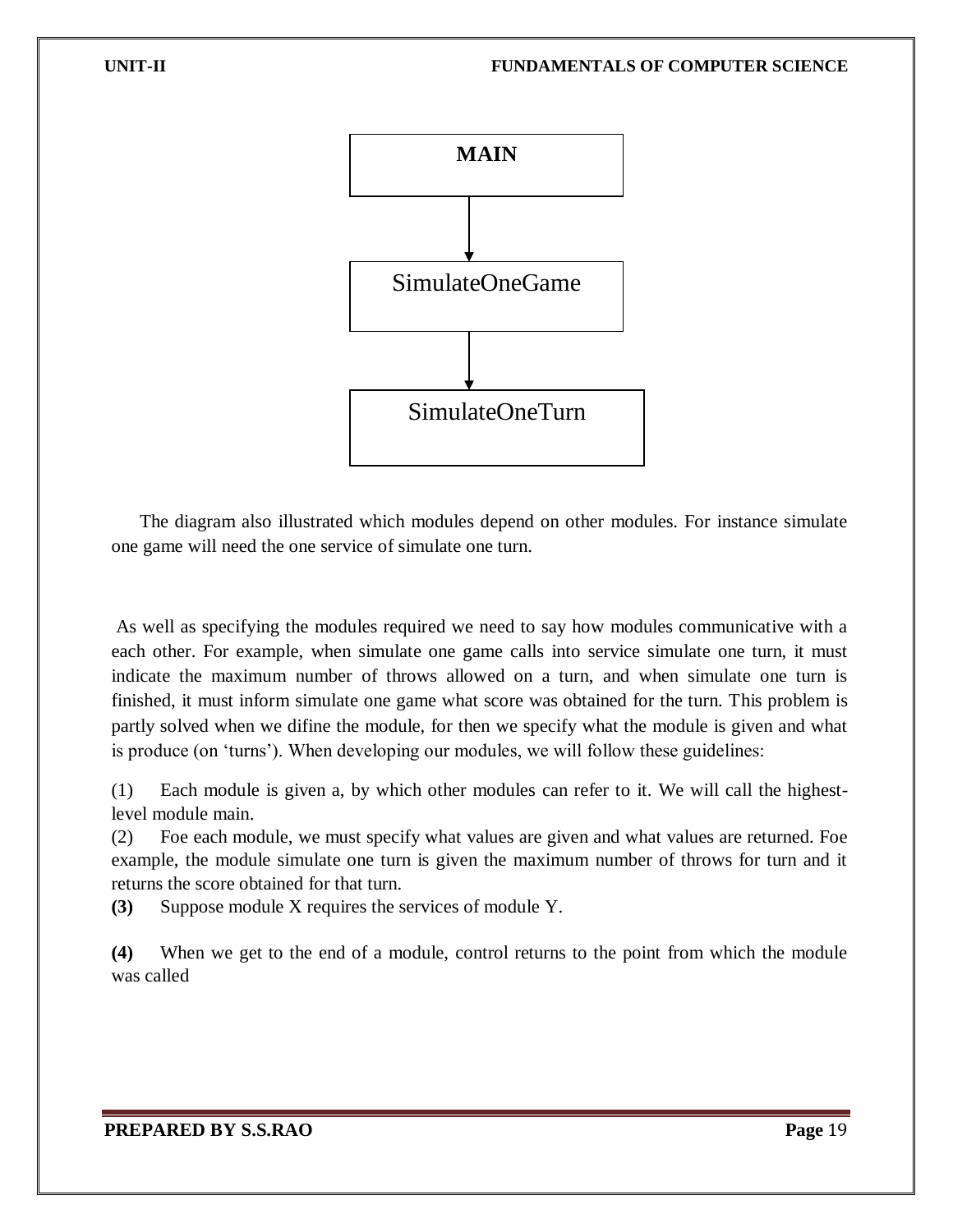Using these guidelines, we can give the specifications of the three modules needed to simulate the one-zero game

(I) MODULE main

Get the data

Call upon other modules, as necessary

Print the results

Stop

#### ENDMODULE

#### (II) MODELU **Simulate One Turn**

 Given the number of turns in game, and the maximum number of throws for one turn, this module simulates a game and returns the score obtained for the game. ENDMODULE

#### (iii). MODULE **Simulate One Turn**

Given the maximum number of throws for one turn,

this module simulates one turn and returns the score obtained for the turn.

END MODELU

# **Step Wise Refinement**

Stepwise refinement is a technique used in developing the internal workings of a module. As the name implies, we start with asset of general steps; we then go through a process in which these steps are expanded(refined);this refinement continues until each step is simply a program statement. We can look at this procedure by developing the algorithms for our three modules in the One- Zero game.

# **1. Module main**

MODULE main Get the data Call upon other modules, as necessary Print results Stop

**ENDMODULE.**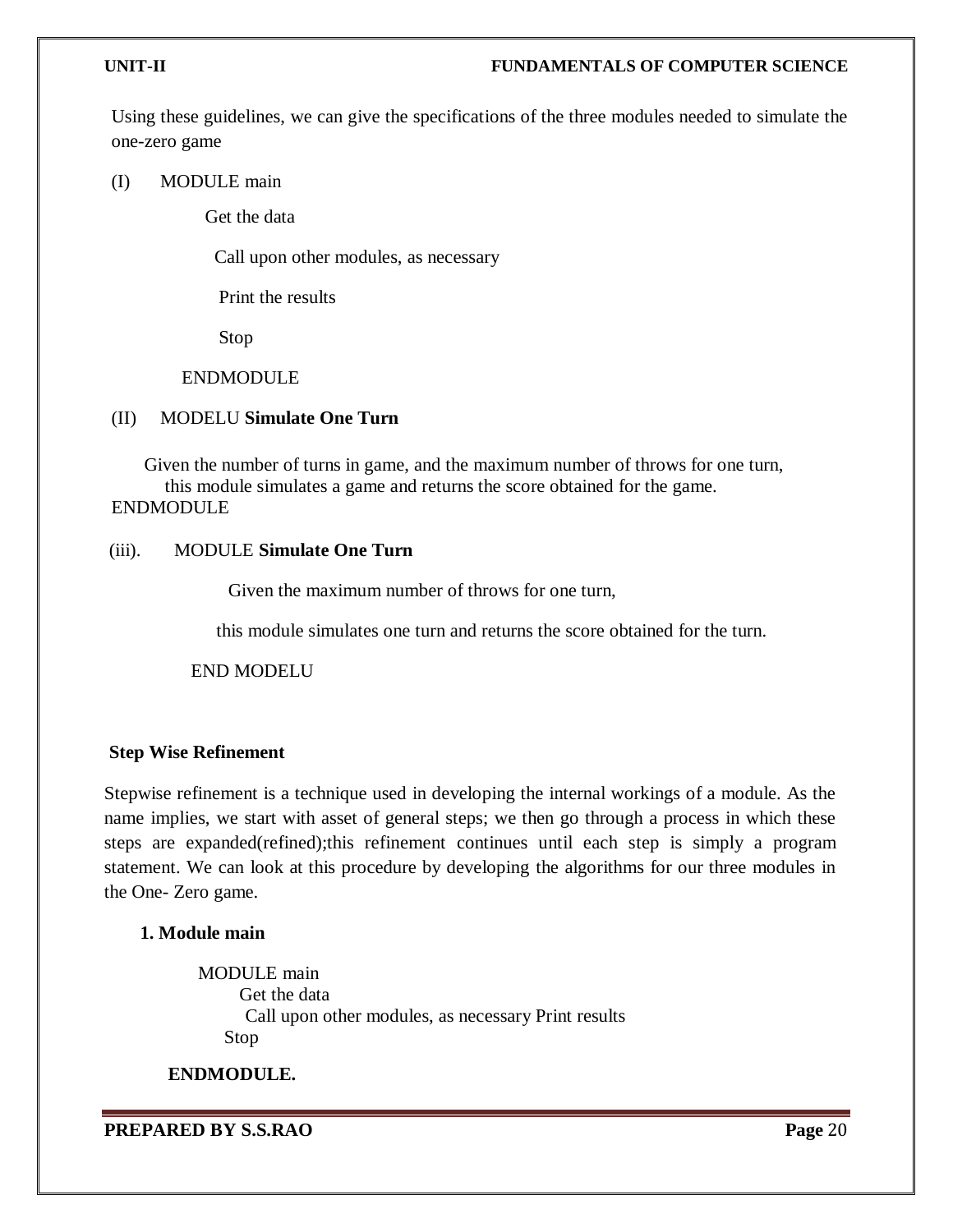#### **UNIT-II FUNDAMENTALS OF COMPUTER SCIENCE**

This module consists of three general steps. We can expand `Get the data' into:

Prompt the user for the number of turns per game, MaxTurns

Prompt the user for the maximum number of throws per turn, **MaxThrowsPerTurn**

**2. Module Simulate One Game** : Since **Main** would need to know the score obtained for the game, it must also pass a variable to the module so that the module can return the result; the variable used is **Game Score**. The refinement gives:

#### **Simulate One Game (Max Turns , Max Throws Per turn, Game Score)**

Finally `print the results' is expanded into:

Print("This game consisted of", **Max Turns,"** turns ")

Print("Each turn consisted of a maximum of", **Max Throws per turn ,**"Throws')

Print ("The score obtained for the game was", **Game Score)**

#### **3. Module Simulate One Turn**

To make the discussion easier to follow, we will assume that the value of **Max Throws per turn** is 5 .When logic has been developed, we will replace 5 by **Max Throws per turn**

MODULE **Simulate One Turn (Max Throws Per Turn, score This Turn)**

Initialize Process a maximum of 5 throws END **MODULE** 

One obvious variable which needs to be initialized is **Score This Turn** , since the score is accumulated , throw by throw . In this module, another variable needs to be initialized. However, This will not become apparent until after we have refined `process a maximum of 5 throws `. For this reason, it is sometimes a good idea to leave the expansion of `Initialize ' Until after the other steps have been expanded.

A first attempt at expansion might give: **WHILE Number of Throwns** < 5 DO Throw the dice Process the throw END WHILE

Since the WHILE condition does not make sense unless **Number of Throws** has been give a value, this variable would need to be initialized; we would initialize ;we would initialize it to 0 . Also , each time a throw is made, we would need to add 1 to **Number of Throws**.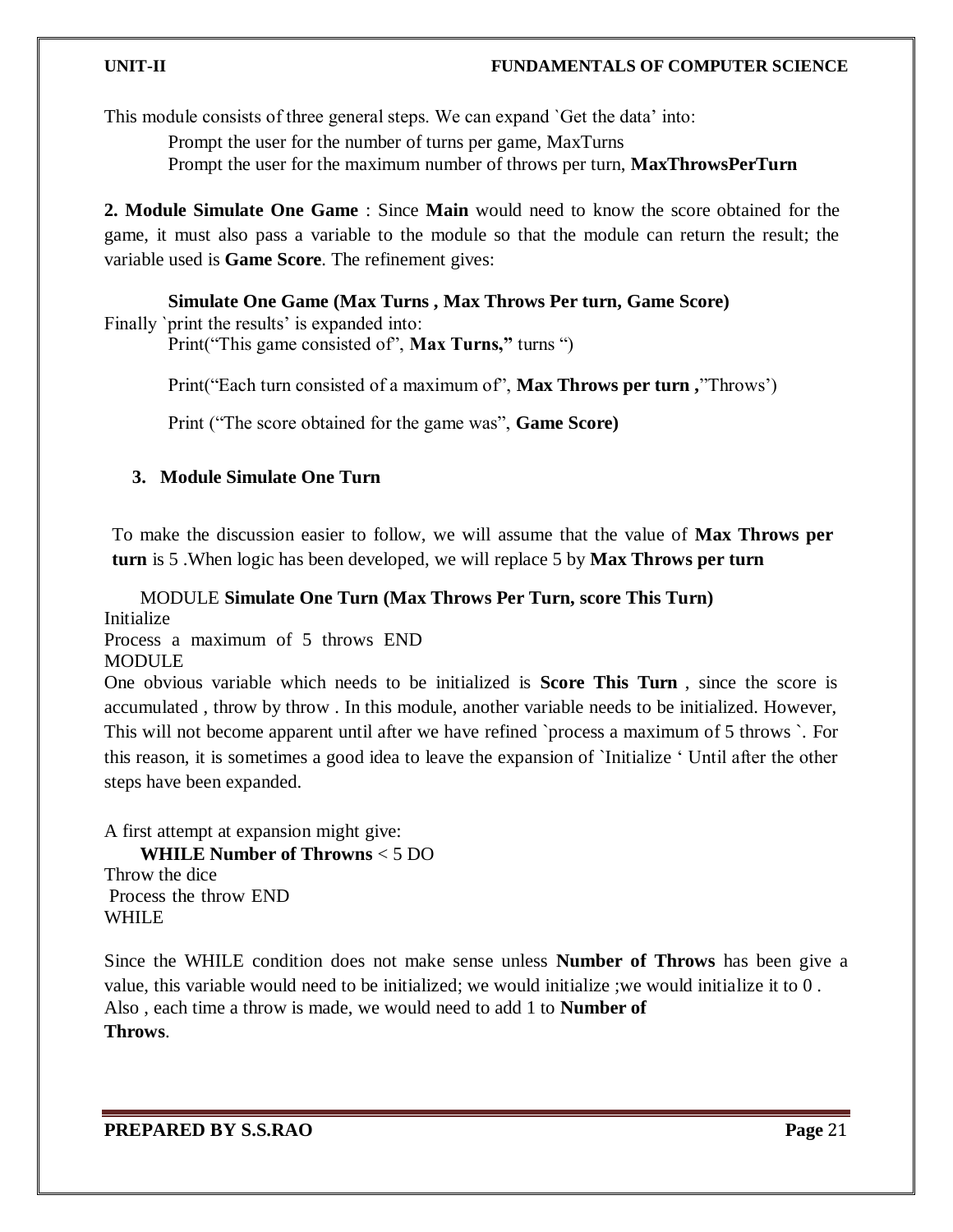# **UNIT-II FUNDAMENTALS OF COMPUTER SCIENCE**

Our expansion now becomes: Set Number of Throws to 0 WHILE Number of Throws <5 DO Throw the dice Add 1 to **Number of Throws**

Process the throw END WHILE

#### MODULE **MAIN**

Prompt the user for the number of turns per game, **Max Turns**  Prompt the user for the maximum number of Throws per turn ,

#### **MaxThrowsPerTurn**

#### WHILE **MaxThrowsPerTurn**>0 DO

## **SimulateOneGame (MaxTurns, MaxThrowsPerTurn, Game Score)** Print ("this game consisted of", **Max Turns**," turns")

Print ("each turn consisted of a maximum of", **MaxThrowsPerTurn**, "throws") Print ("the score obtained for the game was" **Game Score**) ENDWHILE **STOP** ENDMODUE

MODULE **SimulateOneGame (MaxTurns, MaxThrowsPerTurn, Game Score)**

Set **GameScore to 0** FOR **Turn = 1 TO MaxTurns SimulateOneTurn** (**MaxThrowsPerTurn, ScoreThisTurn**) Add **ScoreThisTurn** to **GameScore** ENDFOR

ENDMODULE

MODULE **SimulateOneTurn** (MaxThrowsPerTurn, ScoreThisTurn) Set **ScoreThisTurn** to 0 Set **NumberOfThrows** to 0 WHILE **NumberOfThrows** < MaxThrowsPerTurn Set ThrowValue to RANDOM(1,6) Add 1 to NumberOfThrows IF Throw value=1 THEN Set **ScoreThisTurn** to 0 Set **NumberOfThrows** to **MaxThrowsPerTurn** [force loopexit] Else

Add **Throwsvalue** to **ScoreThisTurn** ENDIF ENDWHILE END MODULE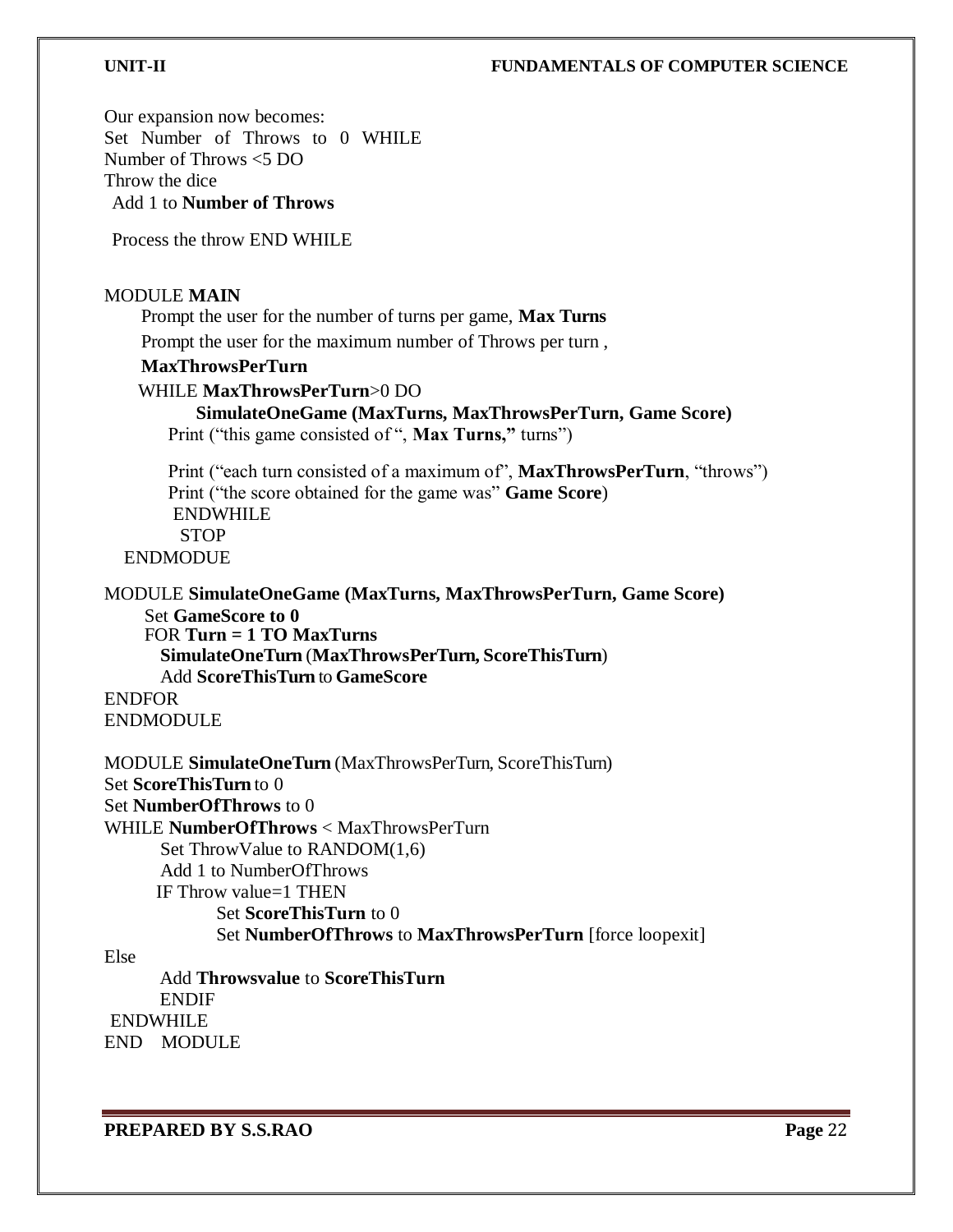#### **Programming language:**

A Programming language is a language specifically designed to express computations that can be performed by computer. Programming languages are used to create programs that control the behaviour of system or to express algorithms.

Usually, Programming language have a vocabulary of syntax and semantics for instructing a computer to perform specific tasks. Syntax refers to the grammar of language, that is, the rules used for constructing the permitted phrases of the languages, where as semantics expresses the meanings these phrases.

There are basically two types of computer programming languages given below:

- 1. Low level language
- 2. High level language

#### **Low Level Languages**

A low-level language is a programming language that deals with a computer's hardware components and constraints. It has no (or only a minute level of) abstraction in reference to a computer and works to manage a computer's operational semantics.

A low-level language may also be referred to as a computer's native language. The programming languages that are very close to machine code (0s and 1s) are called low-level programming languages. The program instructions written in these languages are in binary form.

Low-level languages are designed to operate and handle the entire hardware and instructions set architecture of a computer directly.

Low-level languages are considered to be closer to computers. Programs and applications written in a low-level language are directly executable on the computing hardware without any interpretation or translation.

low- level languages are divided into :

- machine language
- assembly language

# **Machine Language**

Machine language is also known as first generation of programming language. Machine language is the fundamental language of the computer and the program instructions in this language is in the binary form (that is 0's and 1's).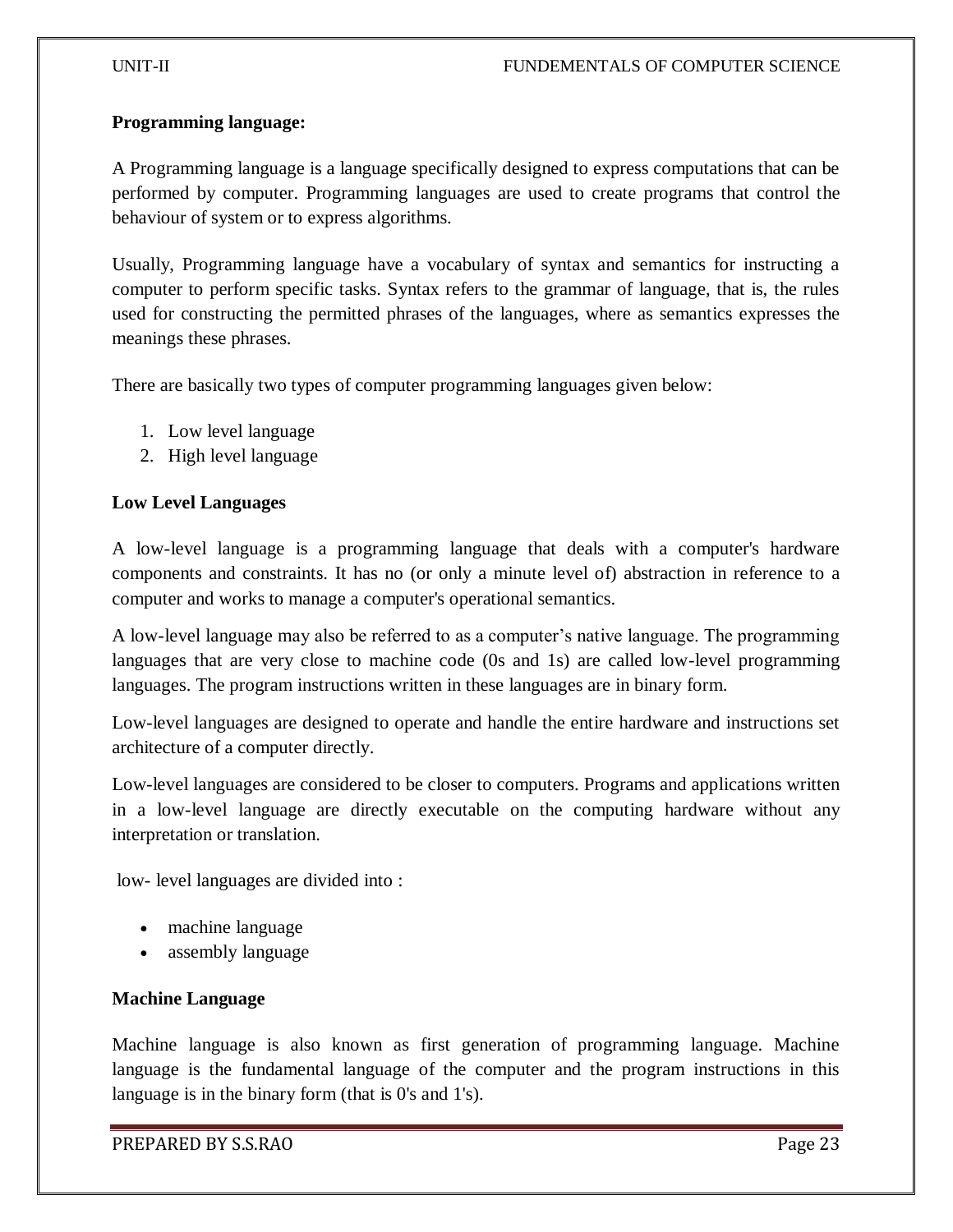Machine Language was used to program the first stored program computer system. This is the lowest level of programming language and is the only language that a computer understands.

In machine language, all instructions, memory locations, numbers, and characters are represented in strings of 0s and 1s. Although machine languages programs are typically displayed with the binary numbers represented in octal or hexadecimal number systems, these programs are not easy for programmers to read, write, or debug.

The main advantage of machine language is that the execution of the code is very fast and efficient since it is directly executed by the CPU. Machine language is difficult to learn and is far more difficult to debug if errors occur. The code written in machine language is not portable, and to transfer the code to a different computer, it needs to be completely rewritten since the machine language for one computer could be significantly different from that for another computer.

# **Advantage of Machine Language:**

- Code can be directly executed by the computer.
- Execution is fast and efficient.
- Program can be written to efficiently utilize memory
- No translation program is required for the CPU.

# **Disadvantage of Machine Language**

Here are some of the main disadvantages of machine languages:

- **Machine Dependent** the internal design of every computer is different from every other type of computer, machine language also differs from one computer to another. Hence, after becoming proficient in the machine language of one type of computer, if a company decides to change to another type, then its programmer will have to learn a new machine language and would have to rewrite all existing program.
- **Difficult to Modify** it is difficult to correct or modify this language. Checking machine instructions to locate errors is very difficult and time consuming.
- **Difficult to Program** a computer executes machine language program directly and efficiently, it is difficult to program in machine language. A machine language programming must be knowledgeable about the hardware structure of the computer.

# **Assembly Language**

It is another low-level programming language because the program instructions written in this language are close to machine language. Assembly language is also known as second generation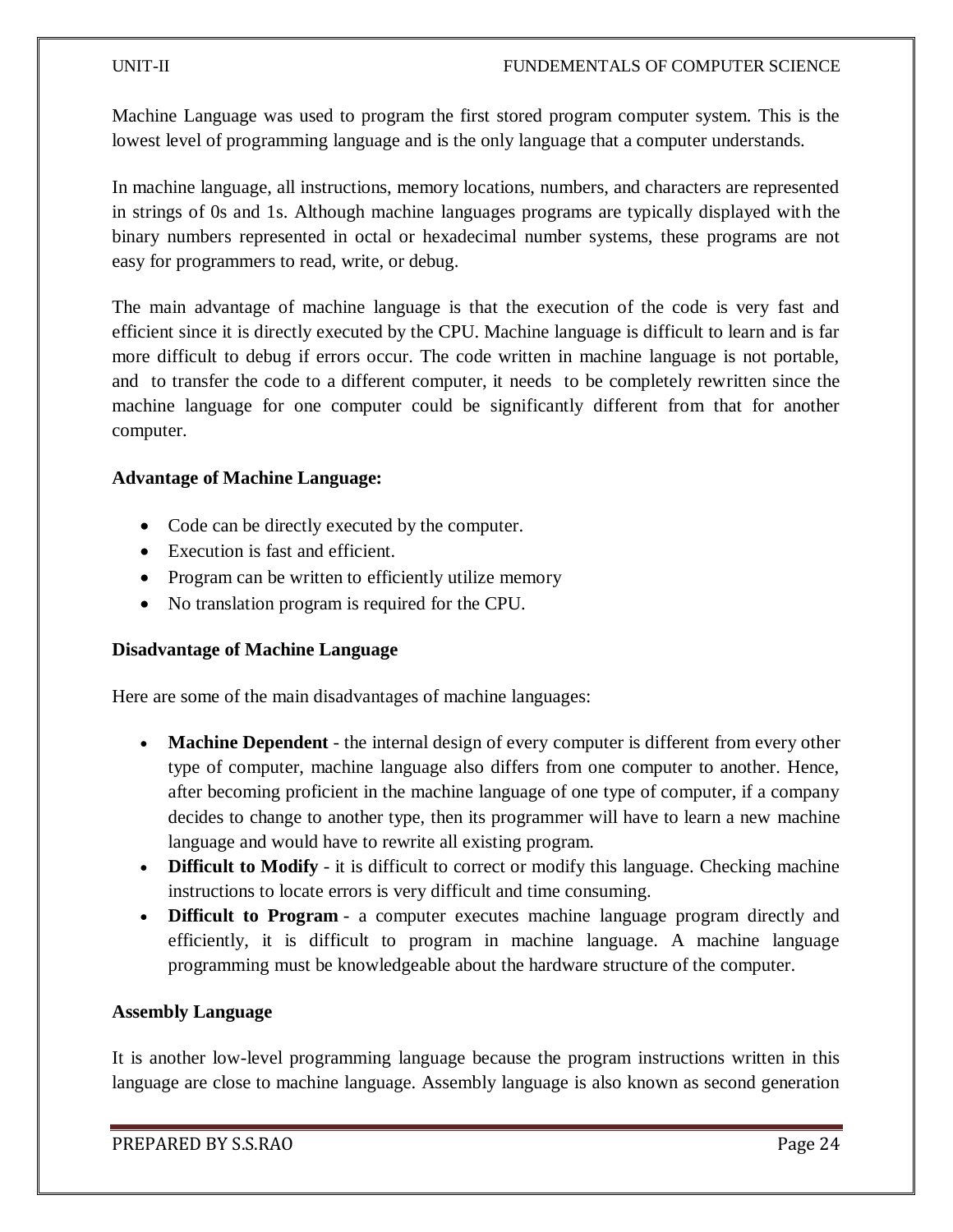of programming language. With assembly language, a programmer writes instructions using symbolic instruction code instead of binary codes.

Symbolic codes are meaningful abbreviations such as SUB is used for substation operation, MUL for multiply operation and so on. Therefore this language is also called the low-level symbolic language. The set of program instructions written in assembly language are also called as mnemonic code. Assembly language provides facilities for controlling the hardware.

The code written in assembly language will be very efficient in terms of execution time and main memory usage, as the language is similar to machine language. The programs written in assembly language need to a translator, often know as the assembler, to convert them into machine language .

# **Advantage of Assembly Language**

Here are some of the main advantages of using assembly language:

- **Easy to understand and use** due to the use of mnemonic instead of numeric op-codes and symbolic names for data location instead of numeric addresses, it is much easier to understand and use in contrast with machine language.
- **Easier to locate and correct errors** the programmers need not to keep track of storage location of the data and instruction, fewer errors are made while writing programs in assembly language and those that are made, are easier to find and correct.
- **Easy to modify** assembly language are easier to understand, it is easier to locate, correct and modify instruction of an assembly language program.
- **Efficiency of machine language** an assembly language program will be just as long as the resulting machine language program. Hence, leaving out the translation time required by the assembler, the actual execution time for an assembly language program and its equivalent machine language program.

# **Disadvantage of Assembly Languages**

And here are some of the main disadvantages of using assembly language:

- **Machine dependent** each instructions of assembly language program is translated into exactly one machine language instruction, an assembly language programs are dependent on machine language.
- **Knowledge of hardware required** assembly languages are machine dependent, an assembly language programmer must have a good knowledge of characteristics and logical structure of his/her computer to write a good assembly language computer code.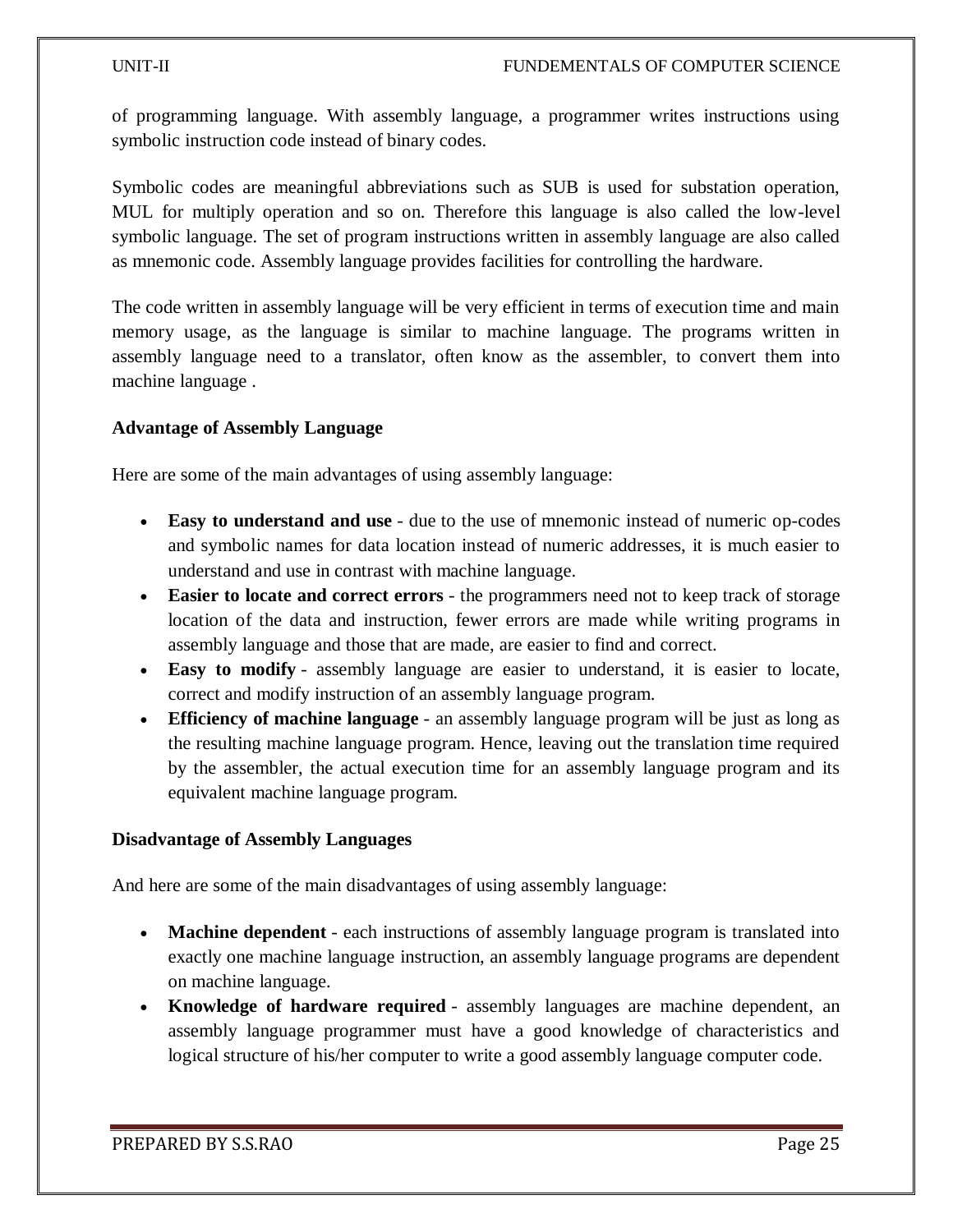**Machine level coding** - assembly language instruction is substituted for one machine language instruction. Hence like machine language programs, write assembly language program is also time consuming and difficult.

# **High Level Language**

High-level languages are designed to be used by the human operator or the programmer. They are referred to as "closer to humans." In other words, their programming style and context is easier to learn and implement than low-level languages, and the entire code generally focuses on the specific program to be created.

A high-level language is any programming language that enables development of a program in a much more user-friendly programming context and is generally independent of the computer's hardware architecture.

A high-level language has a higher level of abstraction from the computer, and focuses more on the programming logic rather than the underlying hardware components such as memory addressing and registers utilization.

A high-level language does not require addressing hardware constraints when developing a program. A translator is needed to translate the instructions written in a high-level language into the computer – executable machine language .such translators are commonly know as interpreters and compilers. Each high-level language has many compilers, and there is one for each type of computer.

3<sup>rd</sup> generation languages make it easy to write and debug a program and give programmers more time to think about its overall logic. Programs written in such languages are portable between machines.

The high level programming languages are further divided into:

- Procedural languages
- Non procedural languages
- Object oriented programming languages

# **Advantages of High Level Languages**

There are several advantages of high level programming languages. The most important advantages are:

 **Easy to learn** - the high level languages are very easy to learn than low level languages. The statements written for the program are similar to English-like statements.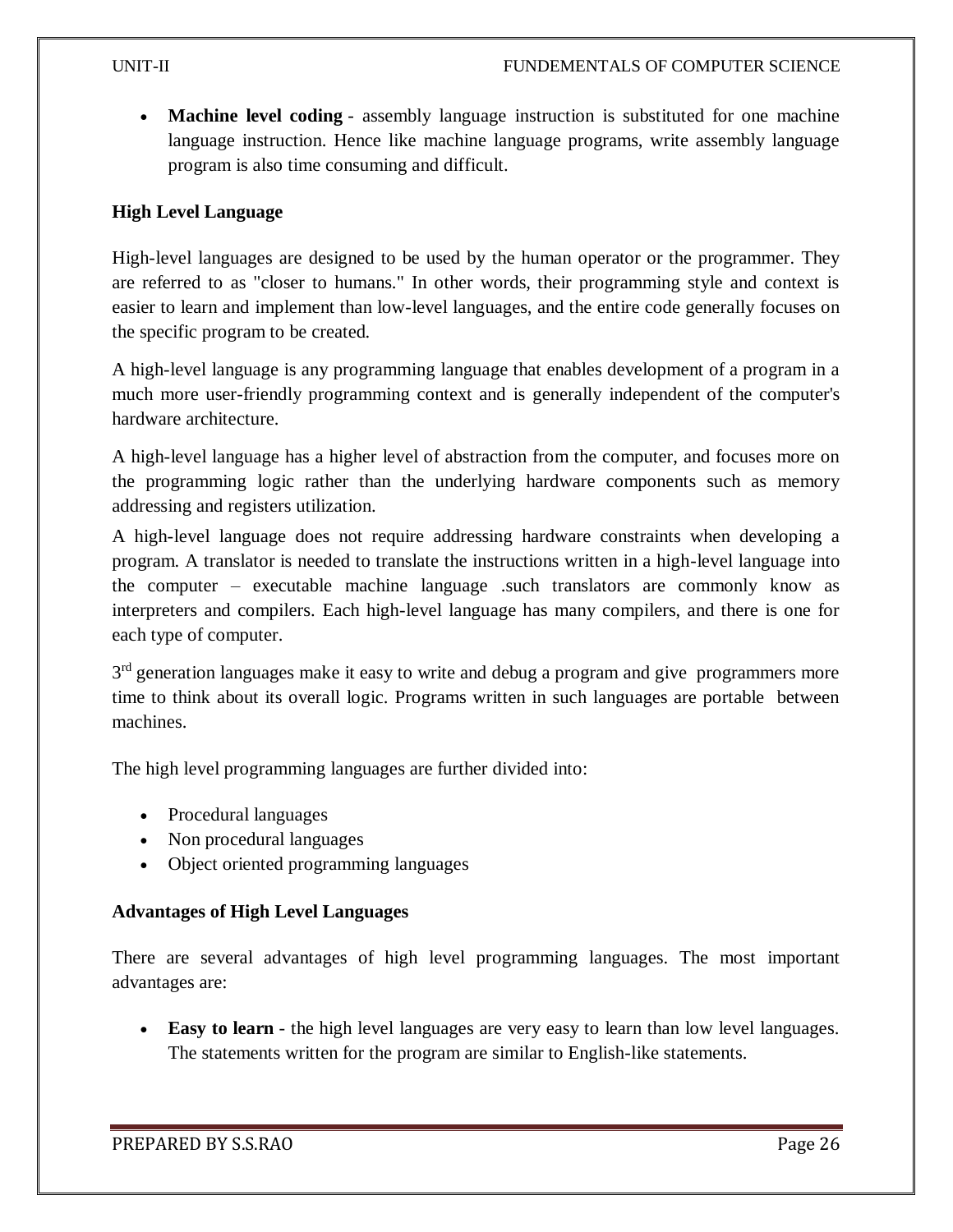- **Easy to understand** the program written in high level language by one programmer can easily be understood by another because the program instructions are similar to the English language.
- **Easy to write program** in high level language, a new program can easily be written in a very short time. The larger and complicated software can be developed in few days or months.
- **Easy to detect and remove errors** the errors in a program can be easily detected and removed. mostly the errors are occurred during the compilation of new program.
- **Built-in library functions** Each high level language provides a large number of built-in functions or procedures that can be used to perform specific task during designing of new programs. In this way, a large amount of time of programmer is saved.
- **Machine Independence** program written in high level language is machine independent. It means that a program written in one type of computer can be executed on another type of computer.

# **Limitation of High Level Language**

There are two main limitation of high level languages are:

- **Low efficiency** a program written in high level languages has lower efficiency than one written in a machine/assembly language to do the same job. That is, program written in high level languages result in multiple machine language instruction that may not be optimize, taking more time to execute and requiring more memory space.
- **Less flexibility** high level languages are less flexible than assembly languages because they do not normally have instructions or mechanism to control a computer's CPU, memory and register.

# **Procedural Language**

A procedural language is a type of computer programming language that specifies a series of well-structured steps and procedures within its programming context to compose a program.

Procedural language is also known as imperative language.

A **procedural language** is a computer [programming language](https://www.computerhope.com/jargon/p/programming-language.htm) that follows, in order, a set of commands. Examples of computer procedural languages are [BASIC,](https://www.computerhope.com/jargon/b/basic.htm) [C,](https://www.computerhope.com/jargon/c/c.htm) [FORTRAN,](https://www.computerhope.com/jargon/f/fortran.htm) [Java,](https://www.computerhope.com/jargon/j/java.htm) and [Pascal.](https://www.computerhope.com/jargon/p/pascal.htm)

Procedural languages are some of the common types of programming languages used by script and software programmers. They make use of [functions,](https://www.computerhope.com/jargon/f/function.htm) [conditional statements,](https://www.computerhope.com/jargon/c/contstat.htm) and [variables](https://www.computerhope.com/jargon/v/variable.htm) to create programs that allow a computer to calculate and display a desired output.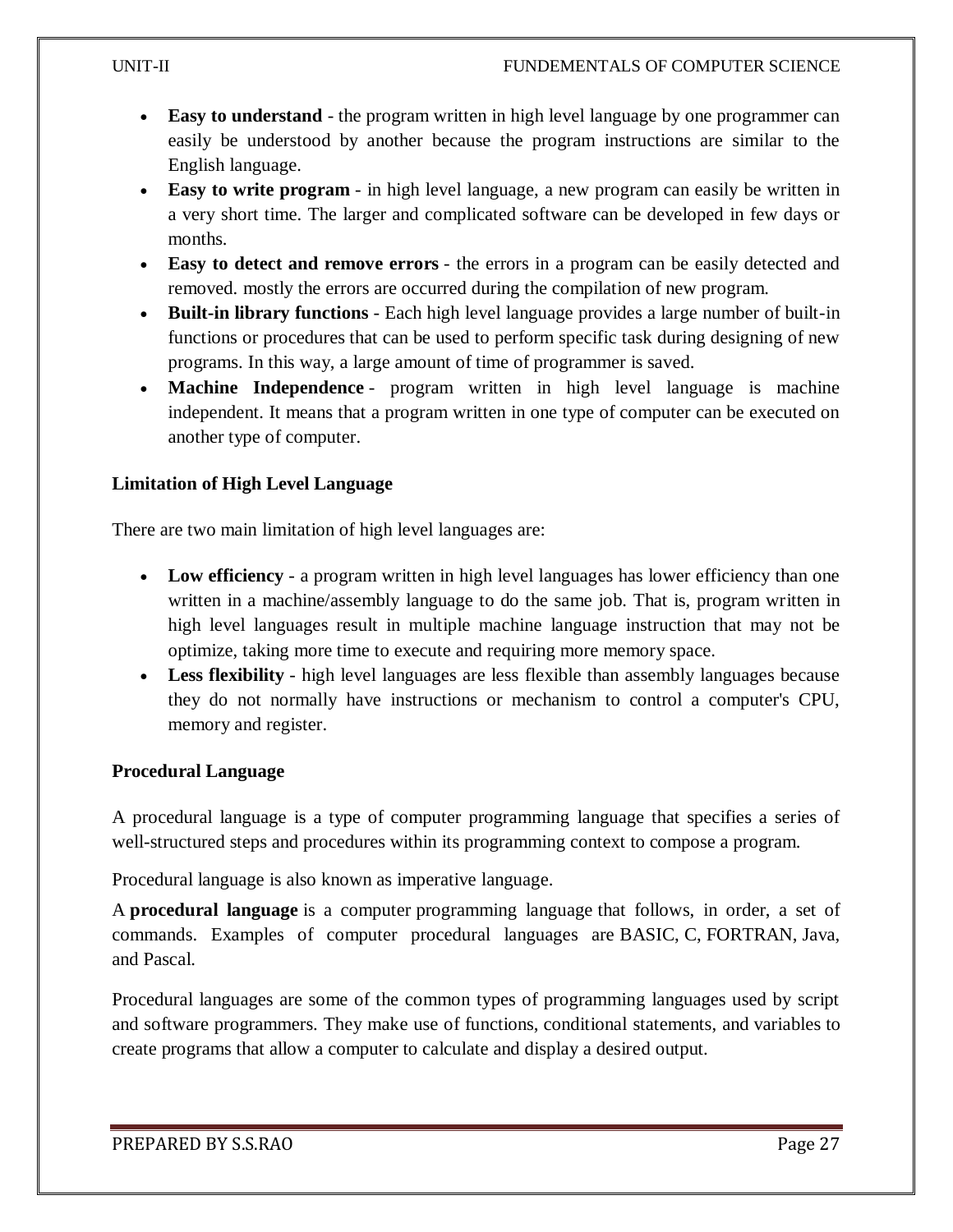Using a procedural language to create a program can be accomplished by using a programming editor or [IDE,](https://www.computerhope.com/jargon/i/ide.htm) like [Adobe Dreamweaver,](https://www.computerhope.com/jargon/d/dreamweaver.htm) [Eclipse,](https://www.computerhope.com/jargon/e/eclipse.htm) or [Microsoft Visual Studio.](https://www.computerhope.com/jargon/v/visual-studio.htm) These editors help users develop programming code using one or more procedural languages, test the code, and fix [bugs](https://www.computerhope.com/jargon/b/bug.htm) in the code.

A procedure is a sequence of instructions having a unique name. The instructions of the procedure are executed with the reference of its name.

# **Non Procedural Language**

Non procedural programming languages are also known as fourth generation languages. In non procedural programming languages, the order of program instructions is not important. Ihe importance is given only to, what is to be done.

With a non procedural language, the user/programmer writes English like instructions to retrieve data from databases. These languages are easier to use than procedural languages. These languages provide the user-friendly program development tools to write instructions. The programmers have not to spend much time for coding the program.

The most important non procedural languages and tools are discussed below:

- **[SQL](https://codescracker.com/sql/index.htm)** it stands for structured query language, it is very popular database access language and is specially used to access and to manipulate the data of databases. The word query represents that this language is used to make queries (or enquiries) to perform various operations on data of database. However, SQL can also be used to [create tables,](https://codescracker.com/sql/sql-create-table.htm) [add](https://codescracker.com/sql/sql-insert-into.htm)  [data,](https://codescracker.com/sql/sql-insert-into.htm) [delete data,](https://codescracker.com/sql/sql-delete.htm) [update data](https://codescracker.com/sql/sql-update.htm) of database tables etc.
- **RPG** it stands for report program generator. This language was introduced by IBM to generate business reports. Typically, RPG is used for application development on IBM midrange computers, such as AS/400.

# **Object Oriented Programming Languages**

The object oriented programming concept was introduced in the late 1960s, but now it has become the most popular approach to develop software.

In object oriented programming, the software is developed by using a set of interfacing object. An object is a component of program that has a set of modules and data structure. The modules are also called methods and are used to access the data from the object. The modern technique to design the program is object oriented approach. It is a very easy approach, in which program designed by using objects. Once an object for any program designed, it can be re-used in any other program.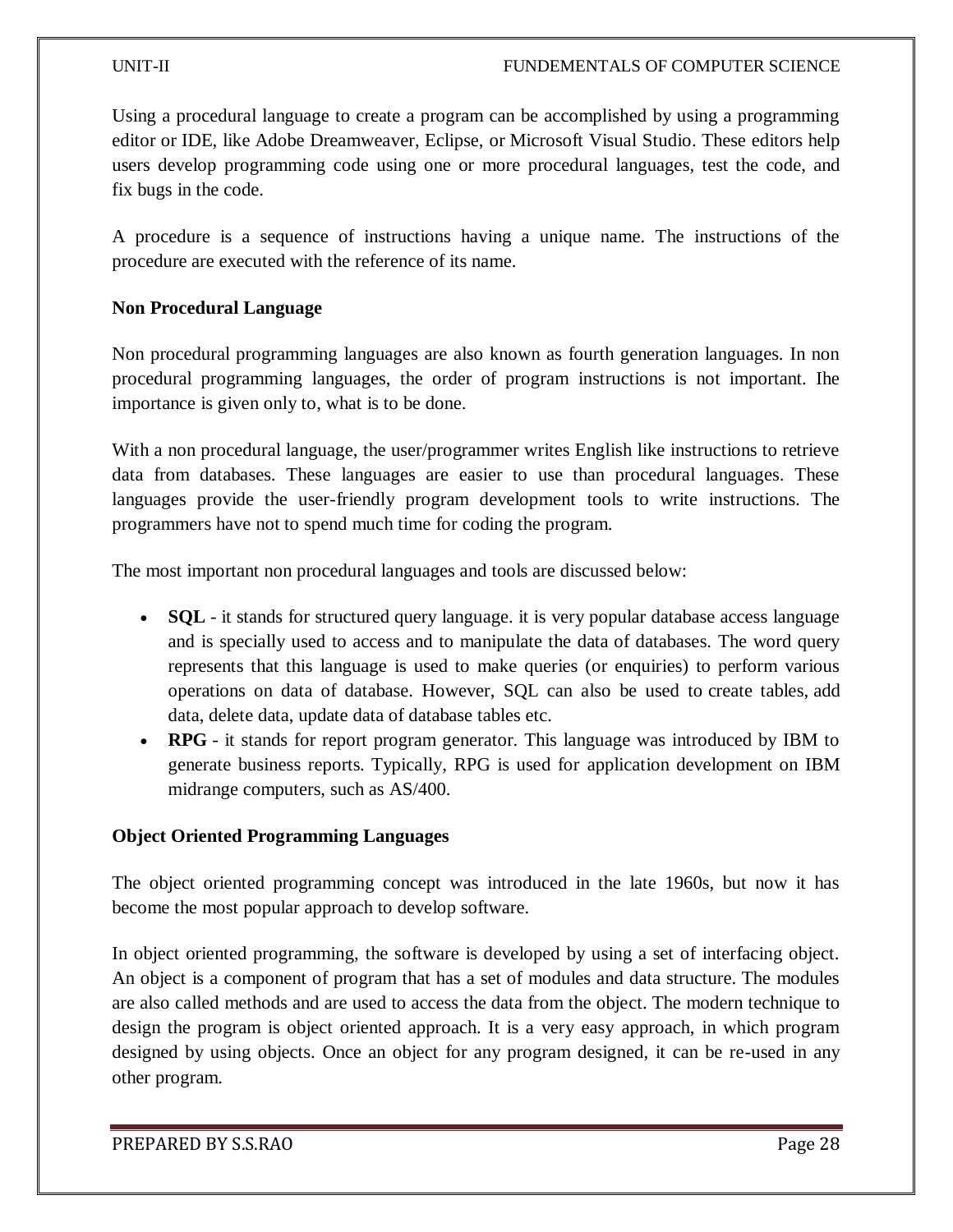- **[Abstraction:](https://www.webopedia.com/TERM/A/abstraction.html)** The process of picking out (abstracting) common features of objects and procedures.
- **[Class:](https://www.webopedia.com/TERM/C/class.html)** A category of objects. The class defines all the common properties of the different objects that belong to it.
- [Encapsulation:](https://www.webopedia.com/TERM/E/encapsulation.html) The process of combining elements to create a new entity. A procedure is a type of encapsulation because it combines a series of computer instructions.
- **[Information](https://www.webopedia.com/TERM/I/information_hiding.html) hiding:** The process of hiding details of an object or function. Information hiding is a powerful programming technique because it reduces complexity.
- **[Inheritance:](https://www.webopedia.com/TERM/I/inheritance.html)** a feature that represents the "is a" relationship between different classes.
- **[Interface:](https://www.webopedia.com/TERM/I/interface.html)** the languages and codes that the applications use to communicate with each other and with the hardware.
- **[Messaging:](https://www.webopedia.com/TERM/M/message_passing.html)** Message passing is a form of communication used in parallel programming and object-oriented programming.
- **[Object:](https://www.webopedia.com/TERM/O/object.html)** a self-contained entity that consists of both data and procedures to manipulate the data.
- **[Polymorphism:](https://www.webopedia.com/TERM/P/polymorphism.html)** A programming language's ability to process objects differently depending on their data type or class.
- **[Procedure:](https://www.webopedia.com/TERM/R/routine.html)** a section of a program that performs a specific task.

| <b>Complier</b>                       | Interpreter                     | <b>Assembler</b>                  |
|---------------------------------------|---------------------------------|-----------------------------------|
| Complier converts high level          | Complier converts high level    | Assembler converts assemble       |
| into<br>machine<br>language           | into<br>language<br>machine     | language<br>machine<br>into       |
| language                              | language                        | language                          |
| It translates the entire program      | It executes one statement at a  | It translates the one instruction |
| in one time                           | time                            | to one instruction                |
| Execution of code is fast             | Execution of code is slow       | Execution of code is direct       |
| Generates intermediate object         | No intermediate object code is  | Generates object code.            |
| code.                                 | generated.                      |                                   |
| Compiler generates the error          | Its Debugging is easier as it   | Its Debugging is very difficult   |
| message only after scanning           | continues<br>translating<br>the |                                   |
| whole<br>the<br>program,<br><b>SO</b> | program until the error is met  |                                   |
| debugging is comparatively            |                                 |                                   |
| hard as the<br>error can be           |                                 |                                   |
| present any where in the              |                                 |                                   |
| program.                              |                                 |                                   |
| Compiler is more intelligent          | interpreter is less intelligent | Assembler is less intelligent     |
| than assembler                        | than compiler                   | than compiler                     |
| It requires more<br>memory            | It requires less memory space   | It<br>depends<br>the<br>processor |
| space                                 |                                 | instructions                      |
| Examples: $c, c++, c#$ , COBOL        | Ex:python, VB,                  | Ex: gas, gnu                      |
|                                       | perl,ruby,php                   |                                   |

# **Compiler, interpreter and assembler**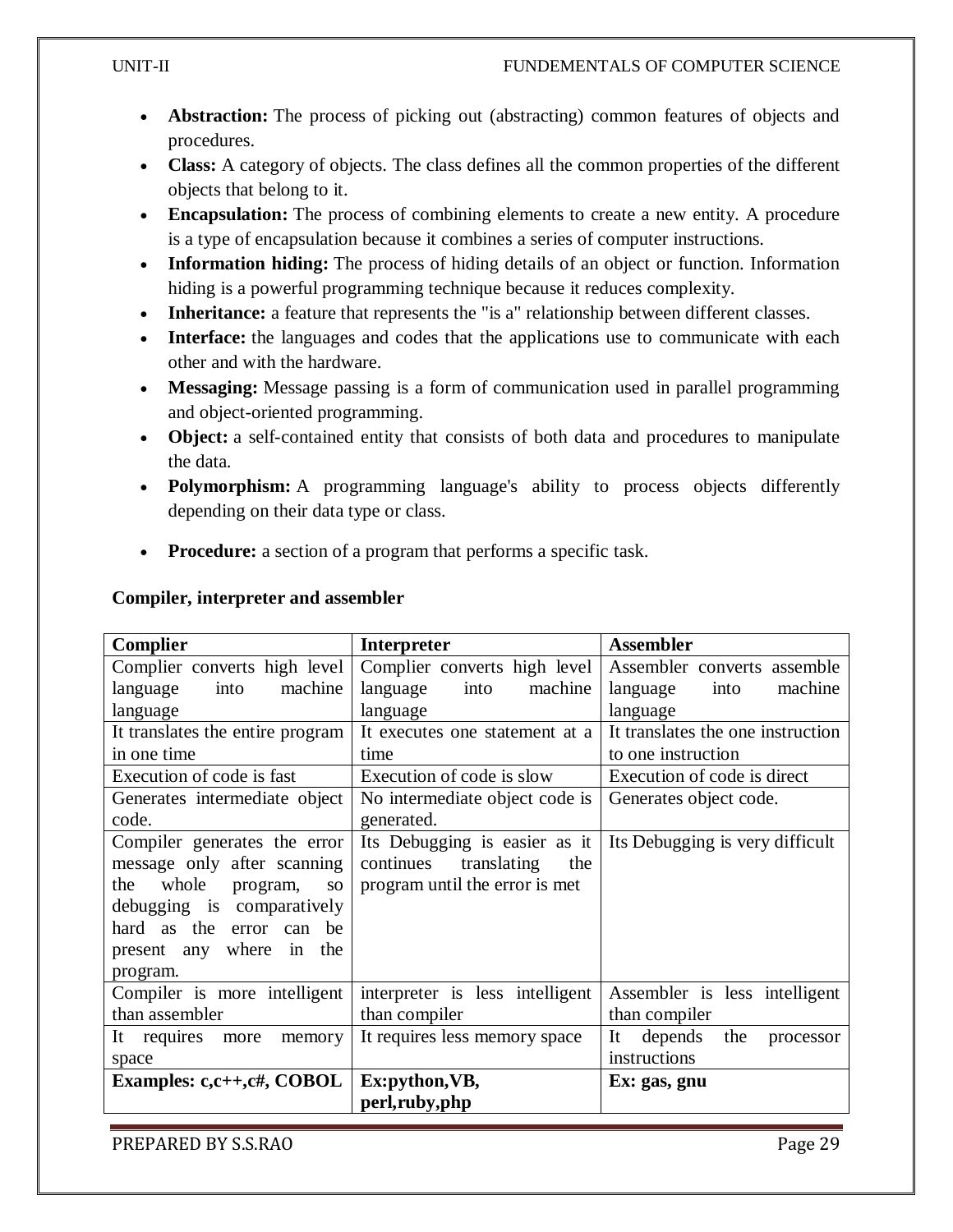#### **Compiler:**

**A compiler** is a computer program that transforms source code written in programming language into machine language and then executes it. Normally, Compilers can take time because they have to translate high-level code to lower-level machine language at once and then save the executable object code to the memory. Also in a compiler, after conversion of all the code at once an error report for the whole program is generated.

Compilers can be classified based on what function it performs or how it has been constructed. Compilers can be classified as **single-pass, load-and-go, debugging, multi-pass and optimization.**

Compilation is performed in the following phases**: lexical analyzer, syntax analyzer, semantic analyzer, intermediate code generator, code optimizer, symbol table and error handle**.

Details About Compiler

- 1. A compiler converts high-level language program code into machine language and then executes it. High-level languages are C and C#
- 2. Complier scans the entire program first before translating into machine code.
- 3. Compiler takes entire program as input.
- 4. Intermediate object code is generated in case of compiler.
- 5. Compiler takes less execution time when compared to interpreter.
- 6. Examples include C, COBOL, C#, C++, etc
- 7. Compiler requires more memory than interpreter.
- 8. If you happen to make any modification in program you have to recompile entire program i.e scan the whole program every time after modification.
- 9. Compiler is faster when compared to interpreter.
- 10. There is usually no need to compile program every time (if not modified) at execution time.
- 11. Compiler gives you the list of all errors after compilation of whole program.
- 12. Compiler converts the entire program to machine code when all errors are removed execution takes place.
- 13. Compiler is slow for debugging because errors are displayed after entire program has been checked.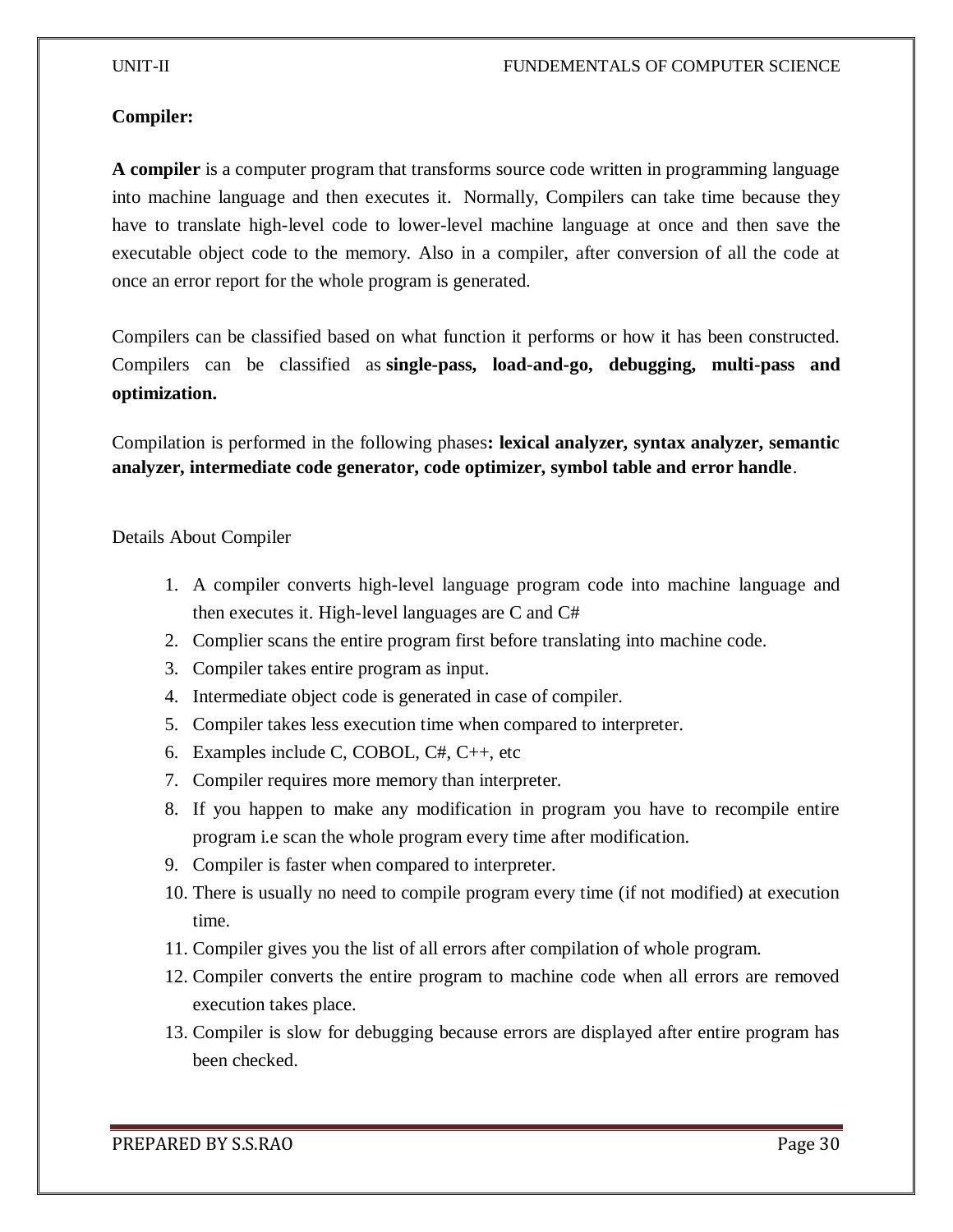14. The assembly code generated by the compiler is a mnemonic version of machine code.

#### **Interpreter:**

Interpreter is a computer program that translates high level instructions into an intermediate form and then converts that intermediate code into machine language and; carries out specific actions. Interpreters are often used in software development tools as debugging tools because they can execute a single code at a time. In Java language, compiler and interpreter work together to generate machine code.

Details About Interpreter

- 1. Interpreter converts source code into the intermediate form and then converts that intermediate code into machine language. The intermediate code looks same as assembler code.
- 2. Interpreter scans and translates the program line by line to equivalent machine code.
- 3. Interpreter takes single instruction as input.
- 4. In case of interpreter, No intermediate object code is generated.
- 5. Interpreter takes more execution time when compared to compiler.
- 6. Examples include Python, Perl, VB, PostScript, LISP etc.
- 7. Interpreter needs less memory when compared to compiler.
- 8. If you make any modification and if that line has not been scanned then no need to recompile entire program.
- 9. Interpreter is slower when compared to compiler.
- 10. Every time program is scanned and translated at execution time.
- 11. Interpreter stops the translation at the error generation and will continue when error get solved.
- 12. Each time the program is executed; every line is checked for error and then converted into equivalent machine code.
- 13. Interpreter is good for fast debugging. An interpreter continues translating the program until the first error is arrived at, in which case it stops.
- 14. At the output of assembler is re-locatable machine code generated by an assembler represented by binary code.